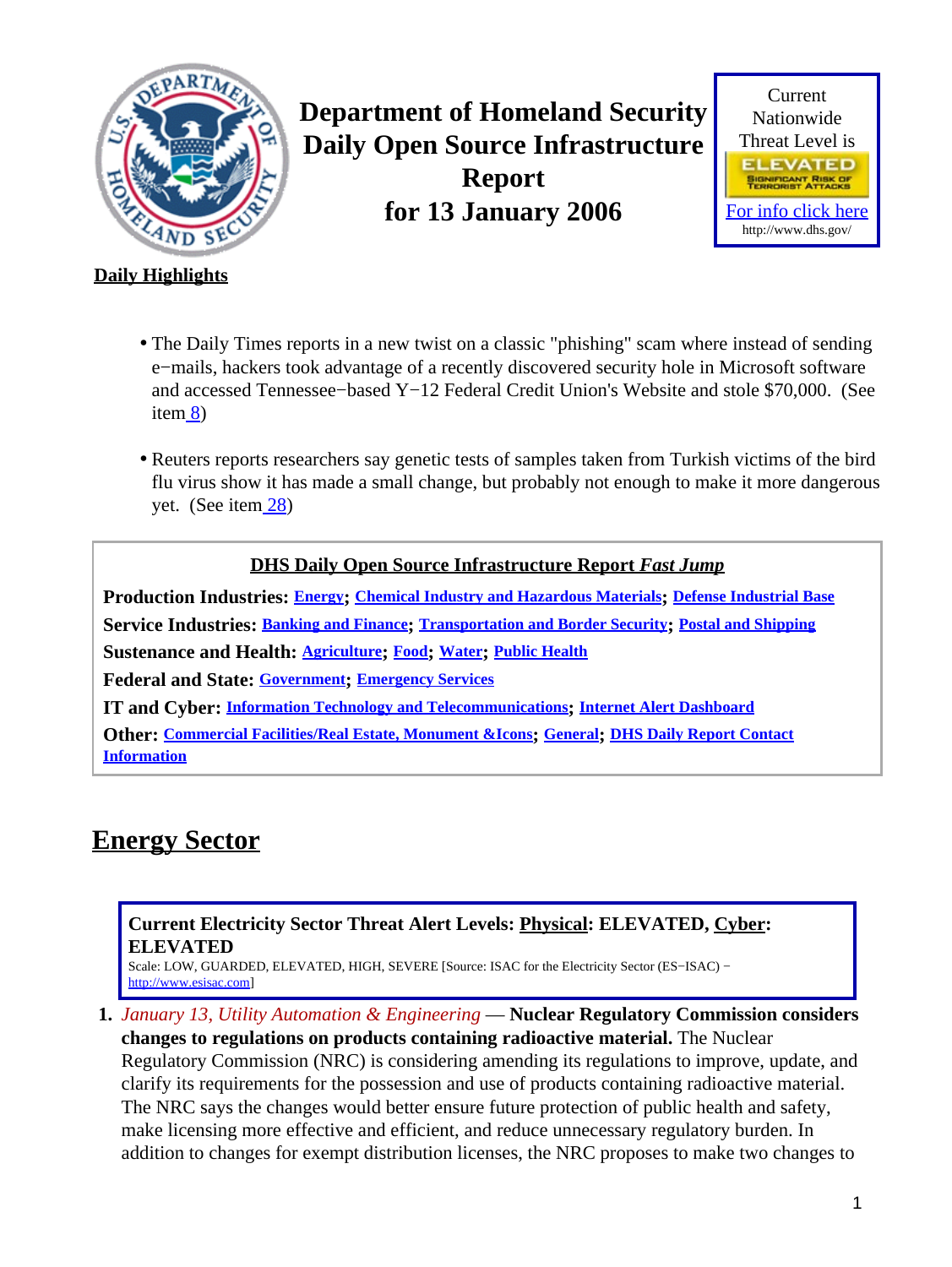the requirements involving general licenses. A general license grants authority to a person for certain activities involving nuclear material and is effective without the filing of an application with the NRC or the issuance of a license to a particular person. Under the proposed changes, general licensees with devices containing certain types and amounts of radioactive material would no longer have to notify the NRC immediately in case of a loss or theft. However, they would have to notify the NRC within 30 days, unless the device has been recovered. The devices covered by this change present limited risk. The proposed changes would also clarify the steps general licensees must take if they wish to transfer a product to a specifically licensed status.

Source[: http://uaelp.pennnet.com/Articles/Article\\_Display.cfm?ARTICL E\\_ID=245450&p=22](http://uaelp.pennnet.com/Articles/Article_Display.cfm?ARTICLE_ID=245450&p=22)

### **2.** *January 12, Miami Herald (FL)* — **Florida utilities defend post−Wilma procedures.**

Florida's electric utility companies, including Florida Power & Light (FPL), on Wednesday, January 11, defended their performance during last year's brutal hurricane season, saying they were prepared for the damage and that they responded quickly to restoring power. Geisha Williams, an FPL vice president, said the company's overhead utility power lines fared well during Hurricane Wilma, even though the storm plunged most of South Florida into the dark. She said there is no proof that concrete power poles would have fared better than wooden ones. But the utility did take samples from 1,700 out of 11,000 poles that came down during Wilma in an effort to study what may have happened, so that FPL can determine how to prevent future outages. Preliminary results show that poles were snapped by high winds, regardless of the age or type of pole. Senator Alex Diaz de la Portilla (R), predicted that state legislators may mandate that electric utilities do a better job at inspecting and maintaining overhead power lines. Utility officials said that underground powerlines would be costly and take just as long to fix when damaged, noting that underground lines in coastal communities are subject to flooding from salt water.

Source[: http://www.miami.com/mld/miamiherald/13604932.htm](http://www.miami.com/mld/miamiherald/13604932.htm)

- **3.** *January 12, Reuters* — **U.S. opens Alaskan area to oil leases.** The U.S. government paved the way on Wednesday, January 10, for oil drilling in an Alaskan region three weeks after Congress blocked energy development in the nearby Arctic National Wildlife Refuge. The Interior Department gave final approval to develop the Teshekpuk Lake region, setting up an oil−lease sale in September. The decision came a year after the Bureau of Land Management recommended drilling in the region, which lies west of the wildlife refuge on Alaska's North Slope. The Arctic wildlife refuge (ANWR) is 19.6 million acres, about 50 times larger than the Teshekpuk Lake region. The U.S. Senate last month blocked attempts to open ANWR to drilling. The Bureau of Land Management recommended drilling near Lake Teshekpuk a year ago and says there are about 1.5 billion barrels of recoverable oil. If an oil lease sale is held next September, it could lead to oil drilling as soon as the winter of 2007−08. Lake Teshekpuk and adjacent land is not part of a wildlife refuge and does not need Congressional approval for oil development. Leasing will be subject to a series of new restrictions. Source[: http://thestaronline.com/news/story.asp?file=/2006/1/12/worl](http://thestaronline.com/news/story.asp?file=/2006/1/12/worldupdates/2006-01-12T131549Z_01_NOOTR_RTRJONC_0_-231605-1&sec=Worldupdates) [dupdates/2006−01−12T131549Z\\_01\\_NOOTR\\_RTRJONC\\_0\\_−231605−1&sec =Worldupdates](http://thestaronline.com/news/story.asp?file=/2006/1/12/worldupdates/2006-01-12T131549Z_01_NOOTR_RTRJONC_0_-231605-1&sec=Worldupdates)
- **4.** *January 11, Financial Times* — **OPEC nations set for record oil revenues.** The oil revenues of the Organization of the Petroleum Exporting Countries (OPEC), will increase by 10 percent to a record \$522 billion this year, the U.S. Department of Energy forecasts. OPEC's increased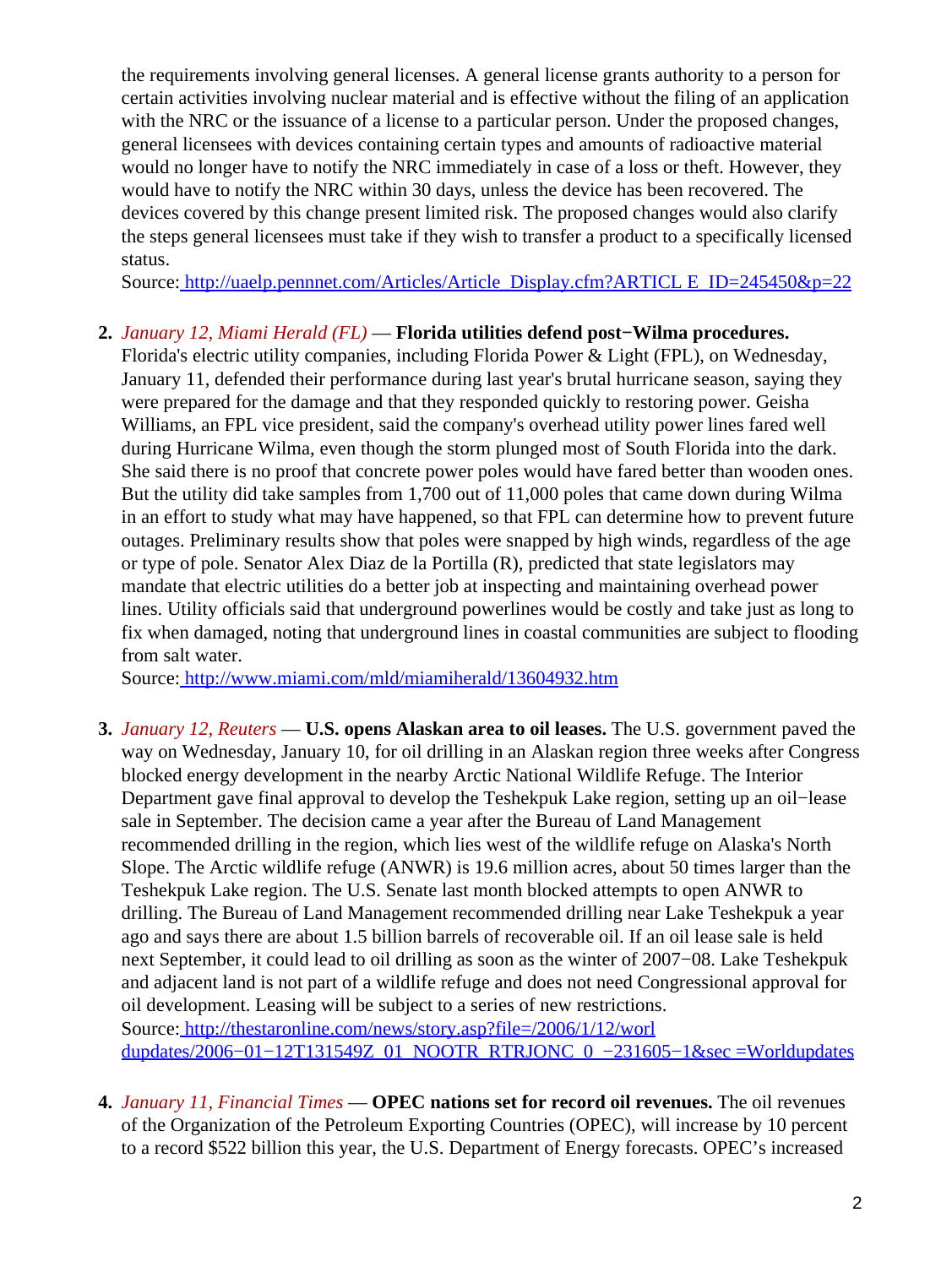wealth was driven by continuing high oil prices and an increase this year in production. Everything from mergers and acquisitions to the energy sector and art market are expected to benefit. OPEC's 2006 revenue would be the largest in real terms in 25 years. "OPEC countries are undertaking ambitious projects, like weapons purchases by Saudi Arabia," said Manouchehr Takin, senior analyst at the Centre for Global Energy Studies. "It's just been a phenomenal transfer of wealth from consuming to producing nations," said Francisco Blanch, analyst at Merrill Lynch. Forecasts for the average price of New York benchmark crude oil futures in 2006 range between \$45 and \$75 a barrel, a similar level to that used to calculate total revenue OPEC may expect in 2006. The wildcards are factors such as hurricanes and political unrest. Source[: http://news.ft.com/cms/s/e35bb7ae−82d3−11da−ac1f−0000779e234 0.html](http://news.ft.com/cms/s/e35bb7ae-82d3-11da-ac1f-0000779e2340.html)

**5.** *January 11, CBC News (Canada)* — **Oilsands world's largest source of new crude oil by 2010.** Canada's oilsands will become the most important source of new oil in the world by 2010, as conventional crude supplies dry up, CIBC World Markets says in its monthly report. Jeff Rubin, chief economist at CIBC World Markets, said that conventional oil production around the world apparently peaked in 2004. Rubin found total world oil supplies grew by less than one million barrels a day last year. None of that growth came from outside the Organization of the Petroleum Exporting Countries sphere. That finding was particularly surprising because oil prices have doubled in recent years, making exploration of many new areas economically feasible for the first time. Rubin looked at 164 upcoming oilfields in his study and found that new oil is, in fact, being discovered and coming online. Rubin expects a net gain in oil production in coming years, but it will be small and getting smaller. He expects 1.5 million barrels of new oil in 2006 and 2007, but less than a million barrels a day in 2008. Energy companies are finding new oil, but most of it will come from non−conventional sources. Ocean oilrigs are the primary source of new oil today.

Source[: http://www.cbc.ca/calgary/story/ca−oilsands−crude20060111.ht ml](http://www.cbc.ca/calgary/story/ca-oilsands-crude20060111.html)

**6.** *January 10, Las Vegas Review−Journal (NV)* — **First direct transmission link between Northern and Southern Nevada electric utilities planned.** Sierra Pacific Resources on Monday, January 9, announced plans for the first direct transmission link between its Northern and Southern Nevada electric utilities, a line that would carry power from a new coal−fired power plant complex near Ely, NV. The Ely Energy Center would be the biggest energy project in Nevada since the construction of the Hoover Dam. "It will also decrease our dependence overall on purchased power and natural gas," said Walt Higgins, chairman and chief executive officer of Sierra Pacific Resources. The first of two 750−megawatt, coal−fired power units would start generating power in the Steptoe Valley near Ely by 2011. Within a few years, the company proposes to complete a second, 750−megawatt plant and two 500− megawatt coal gasification plants. Combined, the four plants could produce up to 2,500 megawatts. The company proposes to build a line from the power plant site in Steptoe Valley north of Ely to the Falcon−Gonder transmission line in Northern Nevada and south to the Harry Allen substation near Las Vegas. The 500−kilovolt line would provide greater reliability to Nevada Power and Sierra Pacific Power, because they could draw power from the other utility in the event of a major outage.

Source[: http://powermarketers.netcontentinc.net/newsreader.asp?ppa=8](http://powermarketers.netcontentinc.net/newsreader.asp?ppa=8knpp%5E%5Bfkrsonv%5BTfc%7D38%7Dbfel%5Dv) [knpp%5E%5Bfkrsonv%5BTfc%7D38%7Dbfel%5Dv](http://powermarketers.netcontentinc.net/newsreader.asp?ppa=8knpp%5E%5Bfkrsonv%5BTfc%7D38%7Dbfel%5Dv)

#### [[Return to top](#page-0-1)]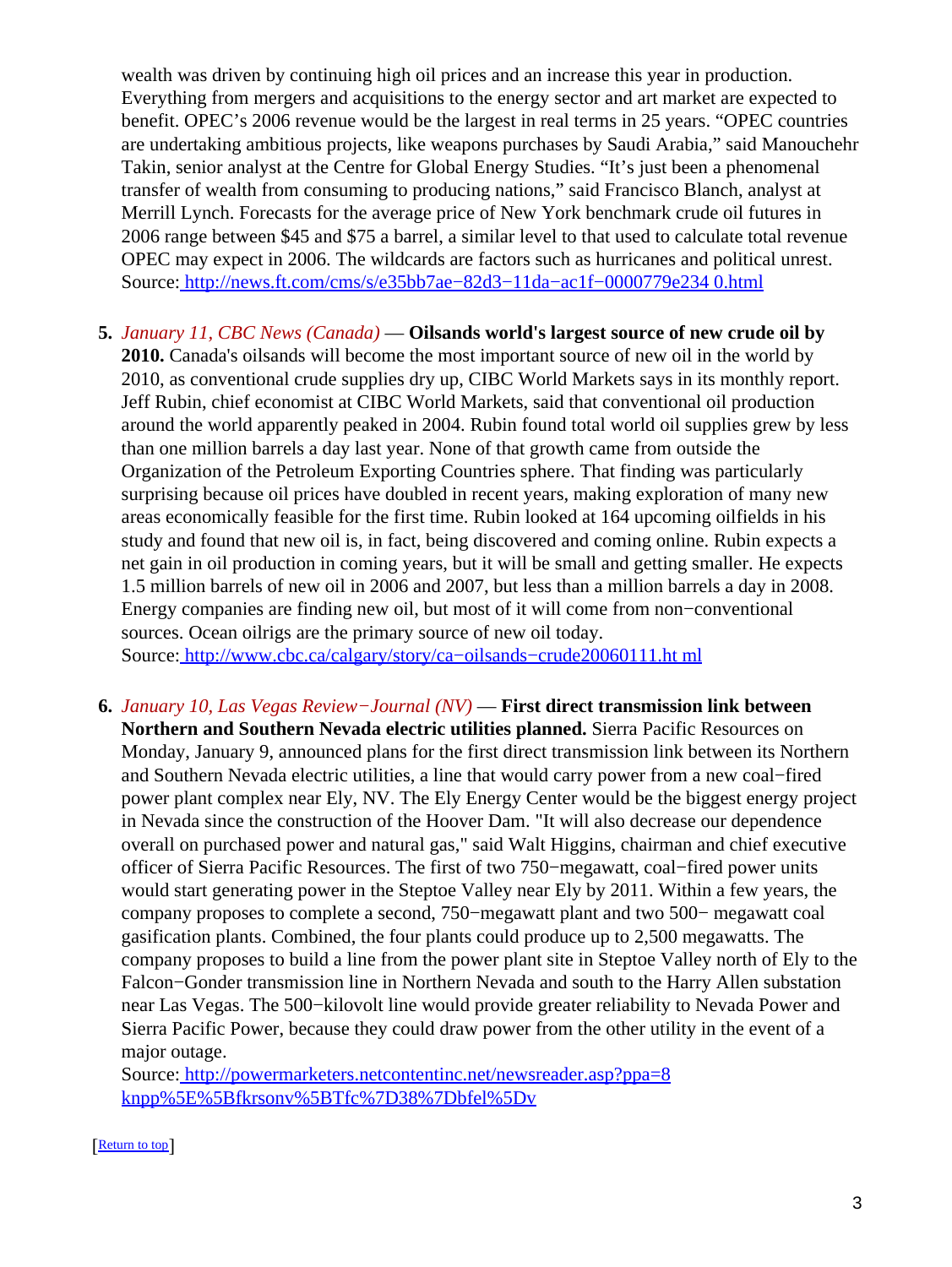# <span id="page-3-1"></span>**Chemical Industry and Hazardous Materials Sector**

Nothing to report. **[Return to top](#page-0-1)** 

## <span id="page-3-2"></span>**Defense Industrial Base Sector**

**7.** *January 11, Government Computer News* — **SOCOM has higher technology in mind for special ops forces.** Special Operations Command's (SOCOM) forces are on the path of transformation, and that transformation entails improving their technology processes, said Vice Adm. Eric T. Olson, deputy commander of SOCOM. "We've invested heavily in top−notch systems and have reduced our load from five to six radios per person to two to three radios per person," Olson told an audience Wednesday, January 11, at the Armed Forces Communications and Electronics Association's West 2006 show, referring to special operations forces deployed around the world. SOCOM has a rapid acquisition process which has seen equipment for force protection and specialized unmanned aerial vehicle (UAV) sensors fielded in as little as seven days, Olson said. The command has partnered with the Department of Defense's Office of Force Transformation to conceptualize the Stiletto/Wolf ship, a prototype vessel that operates at high speeds and includes an electronic keel that was created for mission reconfiguration and clustered supercomputing and the capability to launch UAVs. Still, Olson told the audience that SOCOM needs more bandwidth to run streaming videos and an ever−growing data flow. Olson said special operations forces are also looking for Web−based collaboration software systems and the capability to conduct audio chats and white−boarding files. Source[: http://www.gcn.com/vol1\\_no1/daily−updates/37968−1.html](http://www.gcn.com/vol1_no1/daily-updates/37968-1.html)

[[Return to top](#page-0-1)]

# <span id="page-3-3"></span>**Banking and Finance Sector**

<span id="page-3-0"></span>**8.** *January 12, Daily Times (TN)* — **Cyber thieves steal \$70,000 from credit union in new method of phishing.** In a new twist on a classic "phishing" scam, cyber thieves have pilfered around \$70,000 so far from Y−12 Federal Credit Union and its customers. Usually, phishers will send out an e−mail claiming to be from a bank or credit card company and direct the recipient to a phony Website asking for financial information. In the case of Y−12, no e−mails were ever sent. "That's the new wrinkle in this case," Y−12 Federal Credit Union spokeperson Chris Smith. Instead of sending e−mails, hackers took advantage of a recently discovered security hole in Microsoft software and accessed Y−12 Federal Credit Union's Website. For around 90 minutes Monday evening, January 9, when customers would enter their user name and password into the legitimate site, they were then redirected to a bogus site −− based in Greece, Smith said −− that asked for their credit card number and personal identification number or PIN. The hackers then used the information to create magnetic strips like those found on the back of credit and ATM cards. The credit union and the Federal Bureau of Investigation have spotted ATM transactions related to the Y−12 breach all across the United States and even as far away as Pakistan.

Source[: http://www.thedailytimes.com/sited/story/html/227429](http://www.thedailytimes.com/sited/story/html/227429)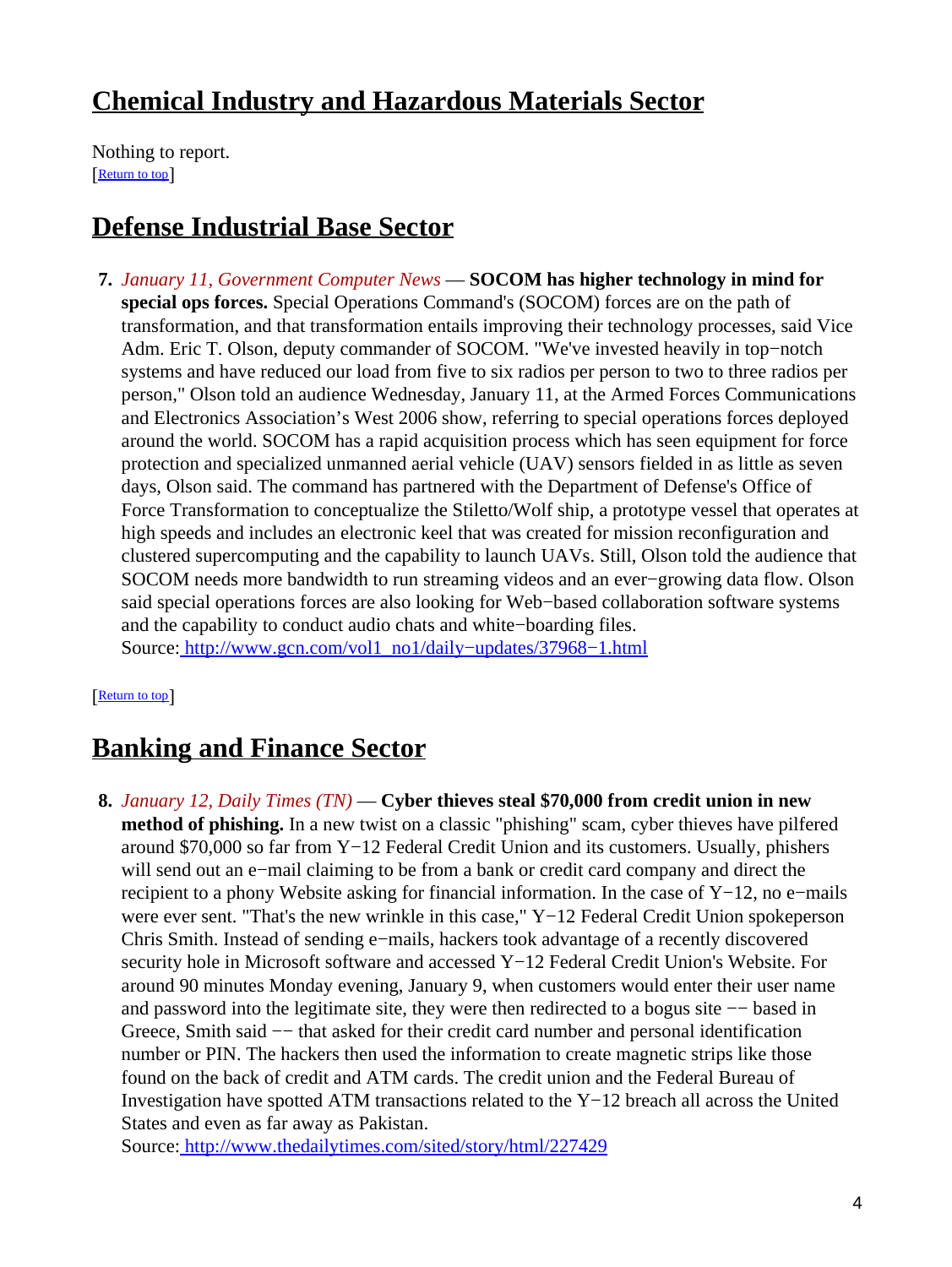**9.** *January 12, Finextra* — **Identity protection survey released.** A survey of 28 financial firms that analyzed consumer−facing online identity fraud prevention, detection, and resolution capabilities has been released by Javelin Strategy & Research. Javelin used a combination of online review and direct mystery−shopper research to score banks on a 100−point scale that included 28 consumer−facing capabilities that could be implemented. None of the surveyed banks allow users to limit or prohibit international or online transactions in order to increase security. Furthermore, while banks have significantly improved their customer education capabilities, Javelin says most firms have yet to implement stronger authentication. The study also revealed that the majority of banks do not offer customer−driven alerts regarding changes to personal information, balance transfers, and unusual account activity, while none of the banks surveyed offer e−mail alerts of changes to credit bureau information −− an important indicator of new account identity fraud.

Survey[: http://www.javelinstrategy.com/reports/](http://www.javelinstrategy.com/reports/) Source[: http://finextra.com/fullstory.asp?id=14747](http://finextra.com/fullstory.asp?id=14747)

- **10.** *January 11, MarketWatch* — **U.S. identifies money−laundering threats.** U.S. financial and law enforcement agencies on Wednesday, January 11, identified threats to banks, insurance companies, and other financial institutions from money laundering. In a report written by 16 government agencies, officials said that regulators and law enforcement are improving their anti−money−laundering efforts. "The volume of dirty money circulating through the U.S. is undeniably vast and criminals are enjoying new advantages with globalization and the advent of new financial services such as stored−value cards and online payment systems," the report said. The report highlighted moves by U.S. customs officials to combat bulk cash smuggling and underscored the increase in Drug Enforcement Administration anti−money−laundering resources and the Internal Revenue Service's new office for combating fraud. U.S. authorities are concerned banks and other financial institutions could be used for money laundering activities including hiding embezzled public funds and concealing money linked to terrorist organizations. Banks are at risk from illegal activity conducted by cross−border wire transfers and a failure to catch criminals at private banks. Federal Reserve Governor Susan Bies said the report is the beginning of better communication between government and financial companies. "We think this is the beginning of much more information flowing," she said. Source[: http://www.marketwatch.com/news/story.asp?guid=%7B5E837F13%2](http://www.marketwatch.com/news/story.asp?guid=%7B5E837F13%2DEC75%2D4977%2DBF8F%2D767864D9DAB7%7D&dist=rss&siteid=mktw) [DEC75%2D4977%2DBF8F%2D767864D9DAB7%7D&dist=rss&siteid=mktw](http://www.marketwatch.com/news/story.asp?guid=%7B5E837F13%2DEC75%2D4977%2DBF8F%2D767864D9DAB7%7D&dist=rss&siteid=mktw)
- **11.** *January 11, The Business Review (NY)* — **Scammers phish for Chase Bank customers.** New York's Consumer Protection Board (CPB) is warning Chase Bank customers to watch out for "phishing" computer scams. In this case the phishers are sending e−mails to consumers in which they claim to represent Chase Bank. The e−mail warns the reader that someone has tried to access their bank account from a foreign Internet address and instructs them to correct the situation by clicking on a Website link in the e−mail. Doing so will allow the scam artists to obtain information on that person. Legitimate banks, Ebay and other legitimate online services do not send out these kinds of e−mail messages said Teresa A. Santiago, Chairperson and Executive Director of the CPB.

Source[: http://www.bizjournals.com/albany/stories/2006/01/09/daily33 .html?from\\_rss=1](http://www.bizjournals.com/albany/stories/2006/01/09/daily33.html?from_rss=1)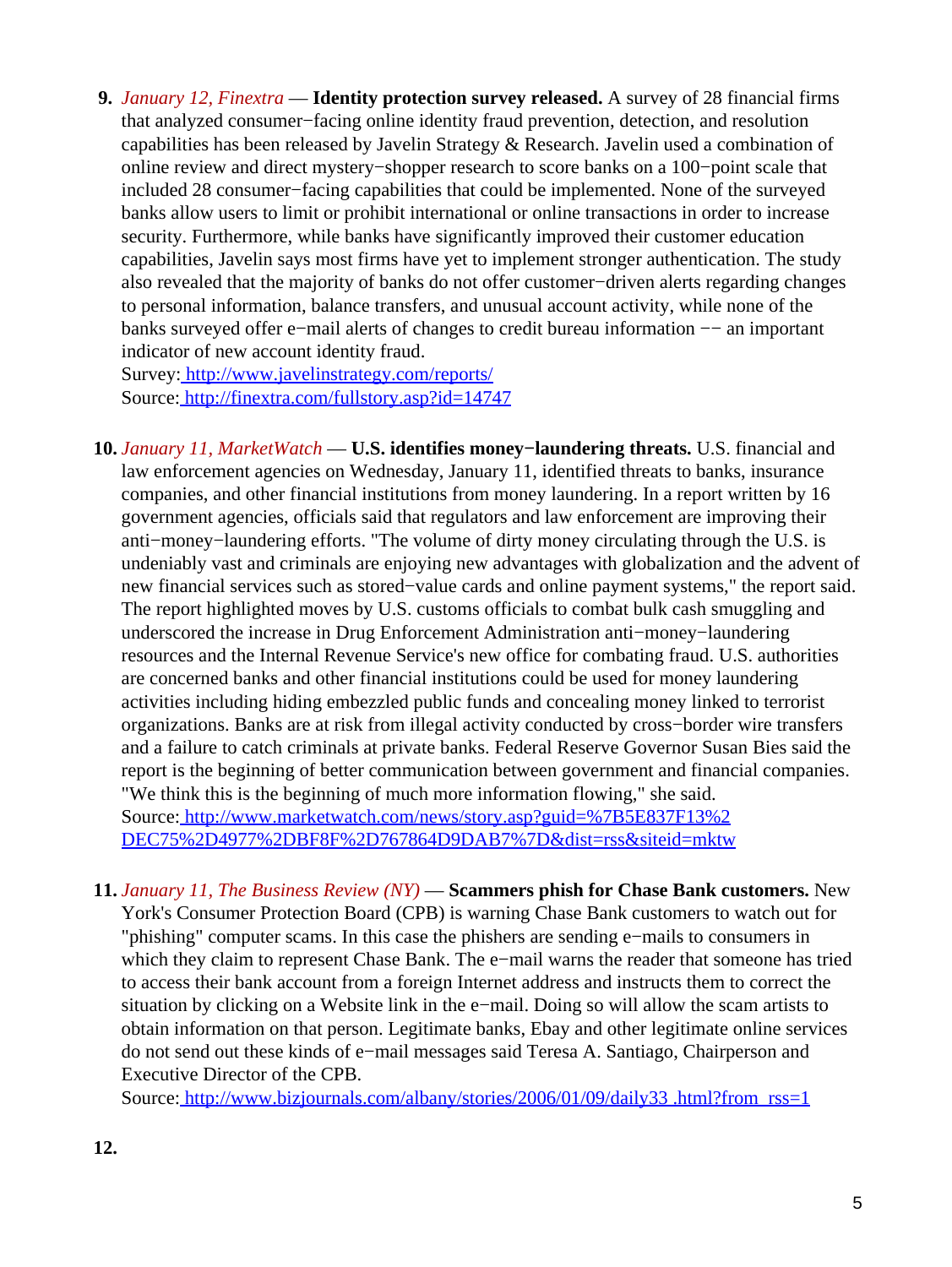*January 11, IDG News Service* — **Bank tape lost with data on 90,000 customers.** A computer tape from a Connecticut bank containing personal data on 90,000 customers was lost in transit recently, the bank reported on Wednesday, January 11. People's Bank, based in Bridgeport, CT, said the tape contains names, addresses, Social Security numbers, and checking account numbers. It was bound for the TransUnion LLC credit−reporting bureau, based in Woodlyn, PA, via UPS, the bank said. UPS is investigating the incident, said UPS spokesperson Heather Robinson. The bank has not received any reports of unauthorized activity on the affected accounts and has no reason to believe the data has been improperly used, according to People's statement. The bank considers misuse of the data "highly unlikely." UPS also has no evidence that the package was compromised or stolen, according to Robinson. There isn't enough information on the People's Bank tape to allow anyone to get into a customer's account, according to the bank. It does not contain checking account balances, debit card numbers, personal identification numbers, or birth dates. In addition, the tape can't be read without a mainframe and software, according to the bank. The data on the tape involves customers that have a People's Bank personal credit line.

Source[: http://www.computerworld.com/securitytopics/security/story/0 ,10801,107661,00.html](http://www.computerworld.com/securitytopics/security/story/0,10801,107661,00.html)

**13.** *January 11, ZDNet (Australia)* — **Windows flaw allows new type of phishing.** In an evolution of the phishing phenomenon, cyber−criminals are using the recently patched Windows WMF vulnerability to hook victims without needing the user to visit a bogus Website. The WMF vulnerability that affects all versions of Windows could provide phishers with an unwelcome tool, according to Dan Hubbard, senior director at security firm Websense. The WMF exploit is already being used by phishers because it provides them with a way of stealing banking details without having to first trick the victim into giving up their details. "Now by simply visiting a Website −− it doesn't even have to be a bank Website −− they drop a keylogger onto your machine and use the vulnerability that may not be fixed," said Hubbard. Financial institutions have spent years educating their customers to avoid suspicious e−mails, but phishing has moved on. "The problem is not decreasing, it is changing. [The banks] are correct that people are getting wise to clicking on e−mail links...But cybercriminals have realized that there is a lot of money to be made and are shifting the way they gather information from end users by using vulnerabilities to install keyloggers and screen scrapers."

Source[: http://www.zdnet.com.au/news/security/soa/Windows\\_flaw\\_allow](http://www.zdnet.com.au/news/security/soa/Windows_flaw_allows_phishing_without_a_hook/0,2000061744,39232189,00.htm) [s\\_phishing\\_without\\_a\\_hook/0,2000061744,39232189,00.htm](http://www.zdnet.com.au/news/security/soa/Windows_flaw_allows_phishing_without_a_hook/0,2000061744,39232189,00.htm)

[[Return to top](#page-0-1)]

## <span id="page-5-0"></span>**Transportation and Border Security Sector**

**14.** *January 12, Philadelphia Inquirer* — **Massive New Jersey port project proposed.** New Jersey officials on Wednesday, January 11, touted a \$5 billion waterfront development plan as an alternative to deepening the Delaware River's shipping channel and said it would spur thousands of jobs, new housing and improved ports. Along with a member of the U.S. House and two New Jersey state senators, the Delaware River Port Authority made public the results of a \$600,000 study that seeks to develop 50 miles of New Jersey waterfront, from Pennsauken in Camden County through Gloucester and Salem Counties. The plan would develop a cargo ship facility at a former oil terminal in Paulsboro. And, it would improve and enhance marine facilities in Carneys Point, Gloucester City, Greenwich Township, and the ports at Camden's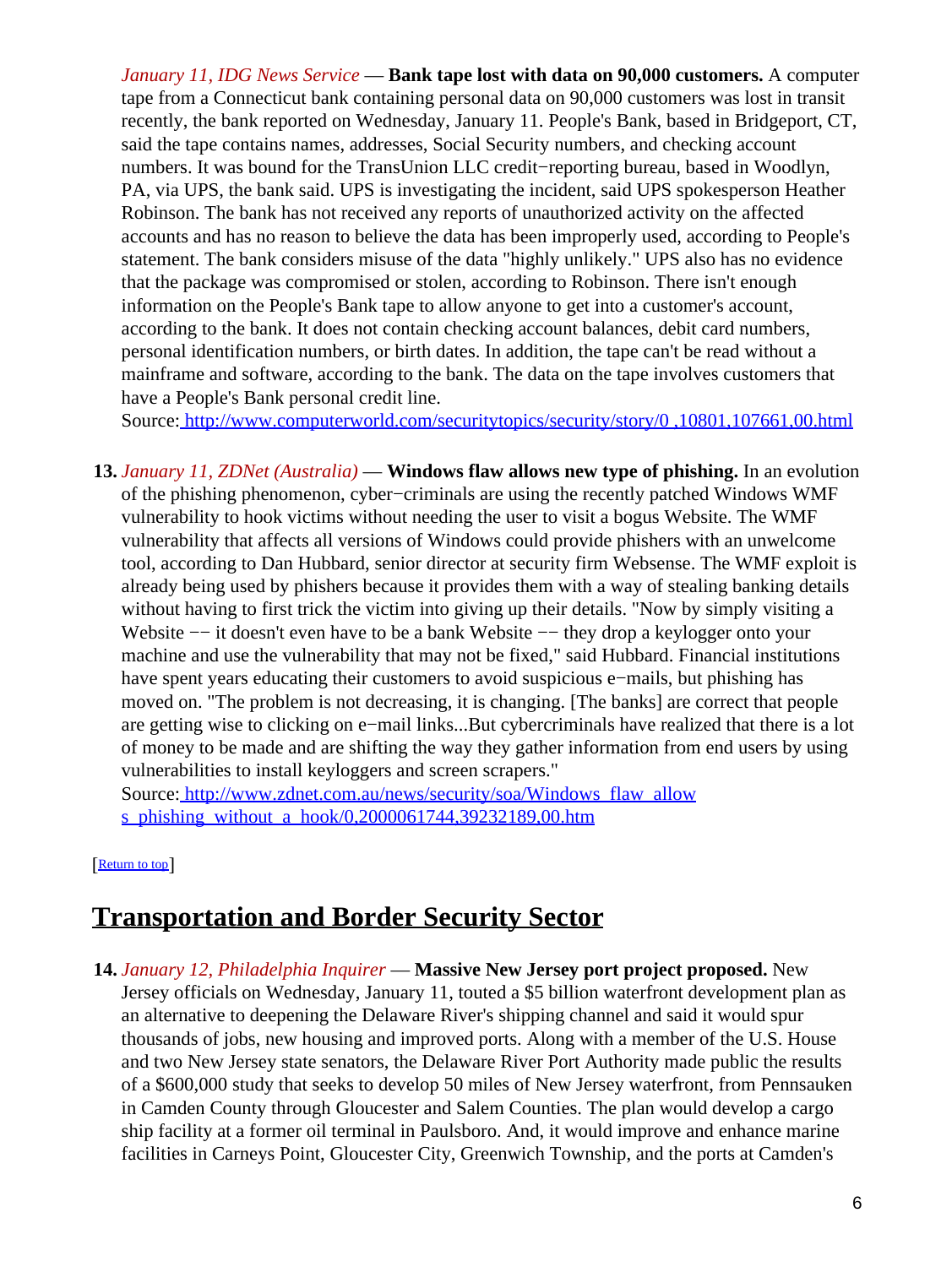Broadway and Beckett Street terminals. The plan, which officials say would be financed with public and private money, comes as the two states are deeply divided over whether to dredge the shipping channel from 40 to 45 feet. The dispute centers on New Jersey officials' contention that dredging is a waste of money and threatens water quality and river wildlife, while Pennsylvania officials argue that it is the only way to keep Delaware River ports competitive. Source[: http://www.philly.com/mld/inquirer/13604825.htm](http://www.philly.com/mld/inquirer/13604825.htm)

#### **15.** *January 12, Aero−News Network* — **FAA rules employees at outsourced facilities must**

**undergo drug testing.** The Federal Aviation Administration (FAA) ruled Wednesday, January 11, that, effective April 10, all employees at outsourced repair and maintenance facilities in the U.S. must undergo the same drug and alcohol testing procedures as those directly employed by domestic airlines. The move was met with approval by the Aircraft Mechanics Fraternal Association (AMFA), but union representatives also say more must be done. On Thursday, January 12, AMFA called on the FAA to close another safety gap, by extending the testing program to cover repair shops outside of the U.S. as well. "In the post−9/11 era, it's shocking that the planes Americans fly on are increasingly being worked on by individuals whose backgrounds have never been checked, and who have not been tested for drug and alcohol abuse," said AMFA National Director O.V. Delle−Femine.

Source[: http://www.aero−news.net/index.cfm?ContentBlockID=2fbdc6d3−5](http://www.aero-news.net/index.cfm?ContentBlockID=2fbdc6d3-501f-4019-9d41-8c72bc9ccbaf) [01f−4019−9d41−8c72bc9ccbaf](http://www.aero-news.net/index.cfm?ContentBlockID=2fbdc6d3-501f-4019-9d41-8c72bc9ccbaf)

**16.** *January 12, Associated Press* — **Rain causes transportation problems for the Northwest.** Heavy rain triggered mudslides that halted Amtrak passenger train service between Vancouver, British Columbia, and Portland, OR –− the second disruption in the area in a week. Mudslides also blocked part of a major highway Tuesday, January 10, and chased residents out of a University of Washington fraternity annex, officials said. Passenger rail service was to remain closed for at least 48 hours, said Gus Melonas, a spokesperson for Burlington Northern Santa Fe Corp., which owns and operates the tracks. Mudslides on Friday, January 6, knocked out service to both Amtrak and commuter trains. Buses carried Amtrak passengers around blockages and replaced commuter trains between Seattle and Everett, WA. Source[: http://www.kstp.com/article/stories/S13372.html?cat=1](http://www.kstp.com/article/stories/S13372.html?cat=1)

### **17.** *January 12, Associated Press* — **Woman scuffles with flight attendants, passengers.** A

woman scuffled with flight attendants and another passenger on a United Express flight Wednesday, January 11, and then claimed a bomb was on board after the plane was diverted, authorities said. No bomb was found aboard the aircraft, which left Eugene, OR, for Denver but was diverted to Salt Lake City, authorities said. The woman was charged with interference with a flight crew. Bogdana Georgieva, 35, of Bulgaria, threw a passenger into the aisle, began yelling, tried to remove her shirt, and threw items at other passengers, court documents said. The pilot diverted the plane to Salt Lake City. During landing, Georgieva ran toward the cockpit and was stopped by flight attendants, with whom she got in another scuffle, documents said. Passengers subdued her. The plane was evacuated and checked for explosives. Passengers were allowed back, and the flight continued to Denver, said FBI agent Patrick J. Kiernan. Georgieva was sent to a Salt Lake City hospital for evaluation.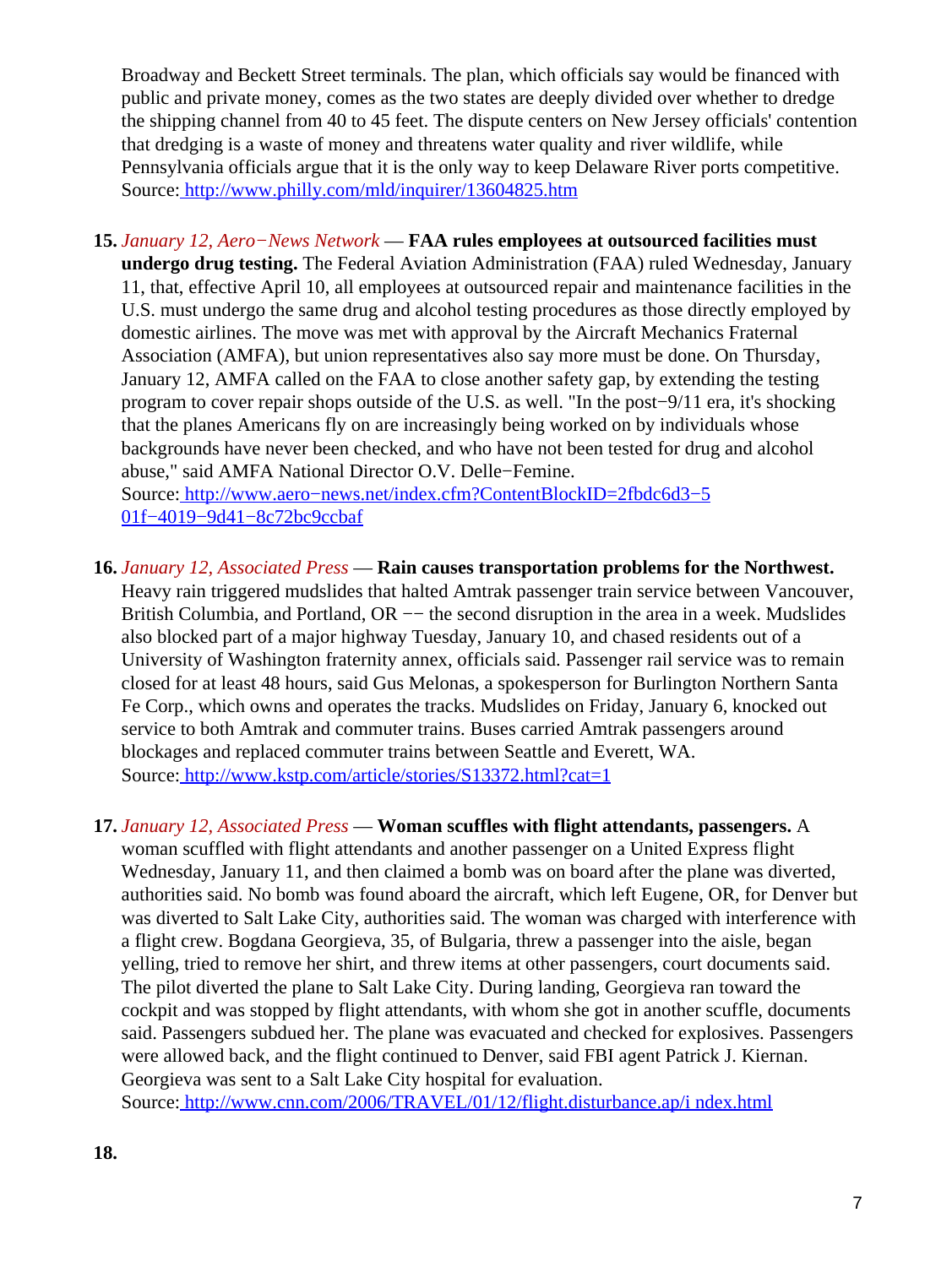### *January 11, GovExec* — **Coast Guard modernization program could move faster,**

**contractor says.** The Coast Guard's long−term modernization program known as Deepwater could be dramatically accelerated from the current 25−year schedule if adequate funding is provided, contract officials said earlier this week. The program, aimed at upgrading aging equipment used more than 50 miles offshore, has drawn criticism almost since its inception in the late 1990s, for its lengthy time frame and unwieldy budget. "We would welcome an acceleration, and it would achieve more economical production rates," said Leo Mackay, president of Integrated Coast Guard Systems (ICGS), during a presentation to the press on Monday. One of the program's key accomplishments so far has been the 11−year acceleration of plans to develop a fast response cutter, a multipurpose vessel designed to replace the Coast Guard's aging 110−foot patrol boats, Mackay said. The Coast Guard awarded the initial Deepwater contract based on pre−9/11 needs assessments, and has since seen a significant increase in counterterrorism responsibilities. An April 2004 report by the RAND Corp., a nonpartisan research organization based in Santa Monica, CA, concluded that an acceleration of the program, combined with the purchase of more assets, would help the Coast Guard meet this expanded mission.

Source[: http://www.govexec.com/story\\_page.cfm?articleid=33149&dcn=to daysnews](http://www.govexec.com/story_page.cfm?articleid=33149&dcn=todaysnews)

**19.** *January 11, Associated Press* — **Pilots warned of Alaskan volcano eruption.** A volcano on an uninhabited island erupted early Wednesday, January 11, spewing ash about five miles into the sky and prompting air traffic authorities to warn planes to steer clear of the cloud. The ash from Augustine Volcano was not expected to reach Anchorage, Alaska's most populous city nearly 200 miles to the northeast, meteorologists said. Flights were restricted temporarily in a five−mile radius around the volcano and for 50,000 feet above it, said Federal Aviation Administration spokesperson Mike Fergus. The ash can clog jet engines. Cargo or passenger traffic from Asia usually fly through the area to Anchorage but could be easily rerouted, Fergus said. "It's not posing any significant traffic problems," he said. Two explosions earlier in the day indicated an eruption at the volcano, said geologist Jennifer Adleman of the Alaska Volcano Observatory. The 4,134−foot volcano last erupted in 1986. Ash from a seven−mile−high column drifted over Anchorage and forced flights to avoid the skies over Cook Inlet.

Source[: http://www.cnn.com/2006/TECH/science/01/11/alaska.volcano.ap /index.html](http://www.cnn.com/2006/TECH/science/01/11/alaska.volcano.ap/index.html)

[[Return to top](#page-0-1)]

### <span id="page-7-0"></span>**Postal and Shipping Sector**

**20.** *January 12, Federal Times* — **High fuel costs spur Postal Service conservation.** Faced with unexpectedly high fuel costs this year, the U.S. Postal Service has been ramping up savings measures, hoping to cut hundreds of millions of dollars from energy bills over the next decade. In the last fiscal year that ended September 30, the additional cost to the agency resulting from the summer energy crisis and the post−Katrina natural gas shortage totaled about \$400 million, according to Michael Fanning, Postal Service program manager for energy management. "Energy is the third−largest cost center in the Postal Service, following salaries and benefits, and automation," Fanning said. High energy costs will likely continue into the new year and beyond and the Postal Service must take steps on many fronts to cut energy use where it can and get the most of its fuel where it can't, Fanning said. One significant energy−saving move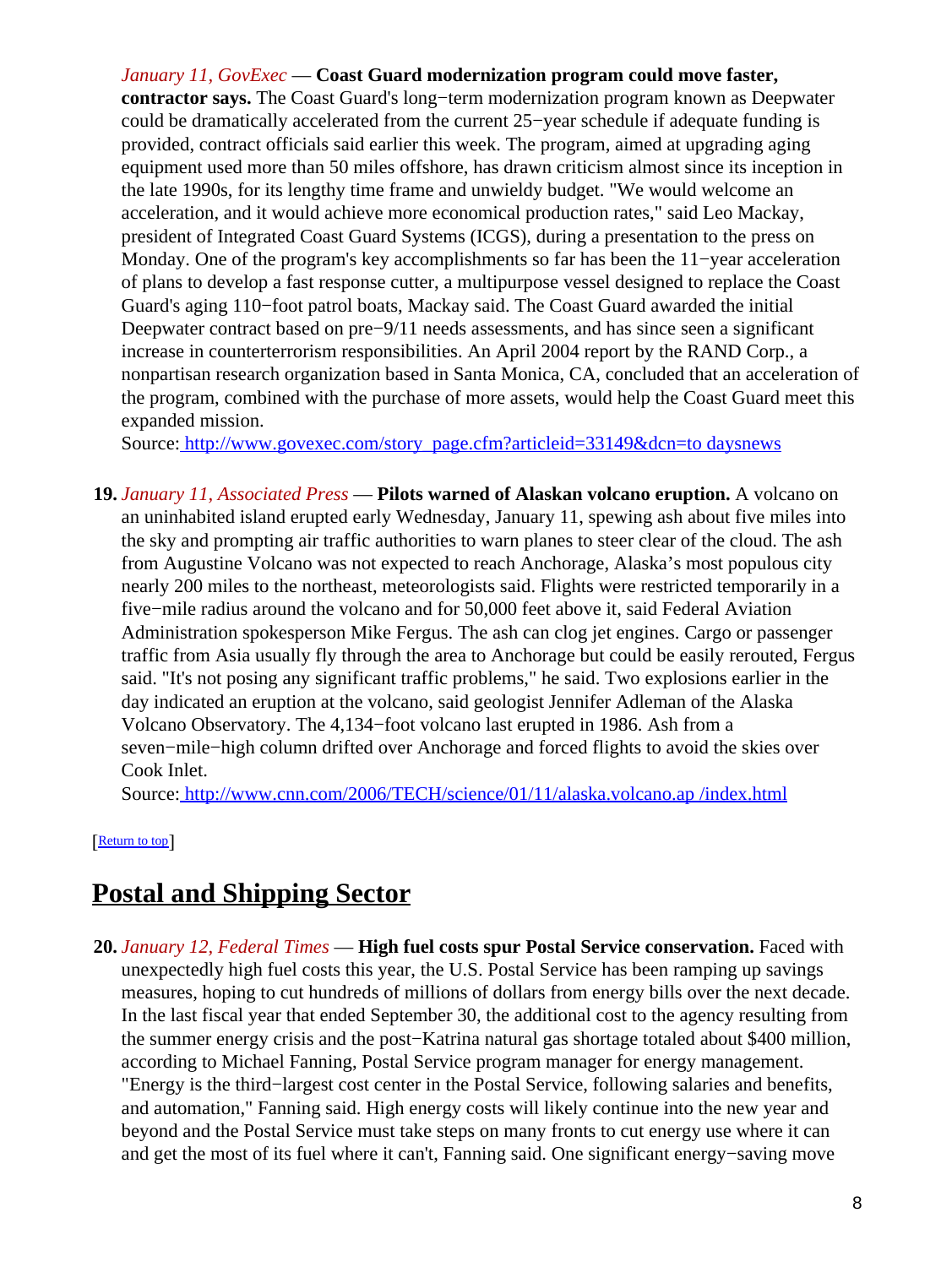could come after a suppliers' conference January 13 at Postal Service headquarters in Washington, at which the agency will explain to prospective contractors its desire to award Shared Energy Savings contracts. Under these deals, contractors outfit postal facilities to be more energy efficient —− such as with renewable energy, geo–thermal heat pumps, photovoltaic energy sources and micro−turbine wind power.

Source[: http://federaltimes.com/index2.php?S=1452397](http://federaltimes.com/index2.php?S=1452397)

[[Return to top](#page-0-1)]

### <span id="page-8-0"></span>**Agriculture Sector**

**21.** *January 12, Associated Press* — **U.S. Department of Agriculture pulls funding for citrus canker fight.** In a major setback to Florida's battle against citrus canker, the U.S. Department of Agriculture (USDA) argued that the fight is hopeless and pulled its funding for current eradication efforts. "The disease is now so widely distributed that eradication is infeasible," USDA deputy secretary Chuck Conner wrote in a letter received Wednesday, January 11, by Florida Agriculture Commissioner Charles Bronson. Conner said the hurricane seasons of 2004 and 2005 spread the disease too much to make it eradicable and a new management plan must be devised. Federal support amounted to more than \$36 million so far this year. Federal money will no longer fund tree removal, the basis of the canker eradication program. Canker causes fruit and leaves to drop prematurely. Canker also creates unsightly lesions on fruit, making it harder to sell. The disease itself doesn't kill the tree.

Source[: http://www.theledger.com/apps/pbcs.dll/article?AID=/20060112 /APF/601120591](http://www.theledger.com/apps/pbcs.dll/article?AID=/20060112/APF/601120591)

**22.** *January 12, Globe and Mail (Canada)* — **Stowing seeds to survive a disaster.** The future of humankind may soon be buried deep within a sandstone mountain, locked in permafrost, and encased in concrete behind blast−proof doors designed to foil terrorists. The experiment to preserve two million seeds, representing a veritable Noah's ark of the world's food crops, is expected to take shape this year on a remote Norwegian island. The seed bank, sponsored by the Norwegian government and a private trust promoting crop diversity, is meant to preserve the genetic building blocks of edible plants in the case of nuclear war, crop disease, catastrophic climate change, earthquakes or other natural or man−made disasters. "If the worst came to the worst, this would allow the world to reconstruct agriculture on this planet," said Cary Fowler, executive secretary of the Global Crop Diversity Trust in Rome. The trust was established in association with the United Nations Food and Agricultural Organization and aims to collect and safeguard crop diversity. The Norwegian cold storage vault, should eventually stock seeds from plant varieties from every continent. Most of the seeds will be taken from inventories in existing seed banks in Africa, Asia, and Latin America, where the safety of the storehouses has been compromised by electricity failures, political turmoil, and poor security. Source[: http://www.theglobeandmail.com/servlet/story/RTGAM.20060112.](http://www.theglobeandmail.com/servlet/story/RTGAM.20060112.wxseeds12/BNStory/International/) [wxseeds12/BNStory/International/](http://www.theglobeandmail.com/servlet/story/RTGAM.20060112.wxseeds12/BNStory/International/)

#### **23.** *January 11, Associated Press* — **Park Service captures some Yellowstone bison for**

**slaughter.** About 160 wandering bison have been captured at Yellowstone National Park, and officials there plan to send the animals straight to slaughter, without first testing them for the disease brucellosis, a park spokesperson said Wednesday, January 11. Al Nash also said as many as 200 bison could be captured near the park's northern boundary by day's end. Nash said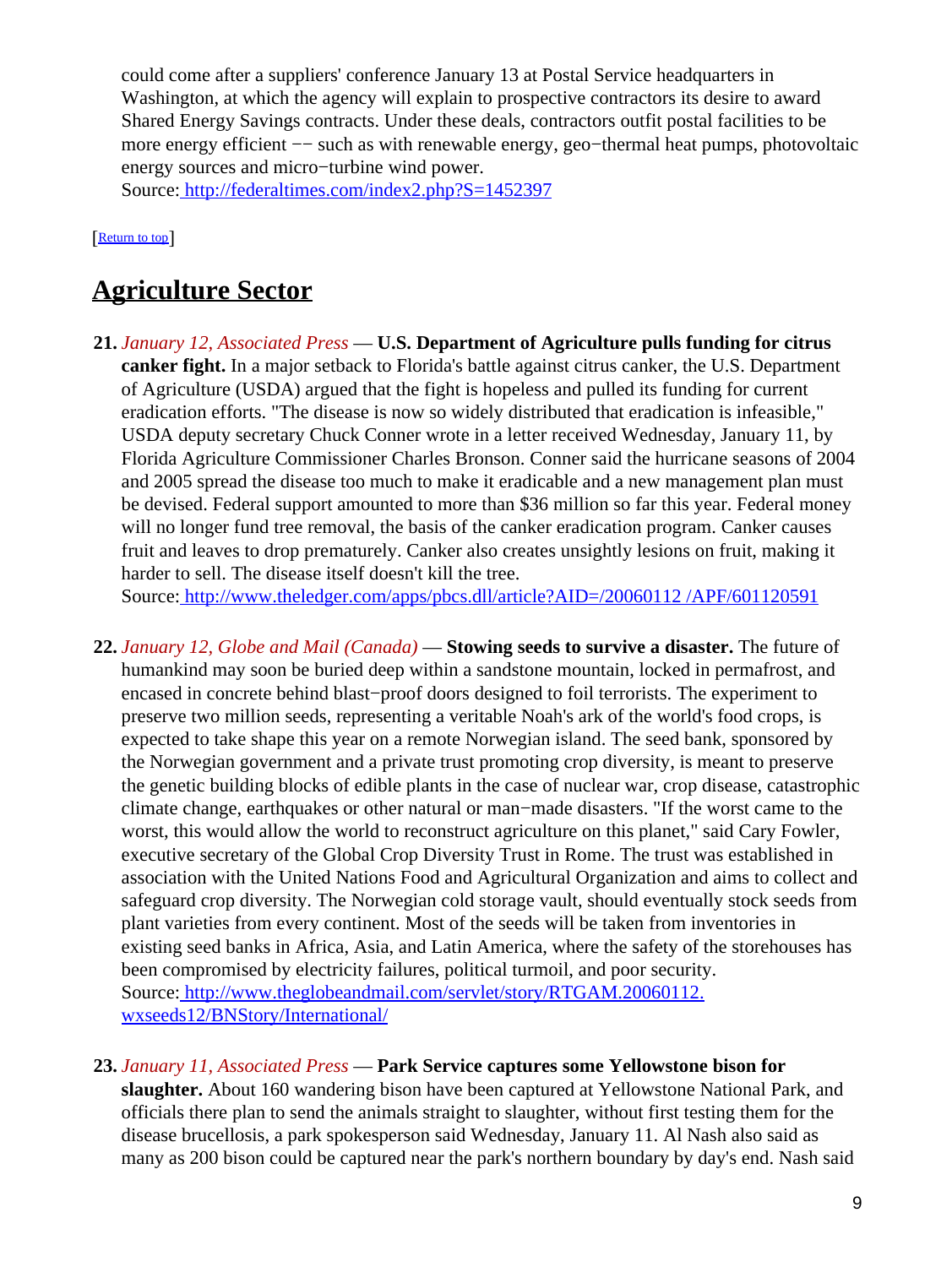the bison, some of which were on private property, had been hazed —− in some cases, repeatedly. The park said in a news release that hazing was no longer a safe or effective option for dealing with bison in the area. Many of the park's bison have brucellosis, as do some elk in the region, and the disease can cause cows to abort. Under a state−federal management plan, aimed at reducing the potential spread of brucellosis from bison to cattle in Montana, wandering bison can be hazed, or captured and tested for the disease. Bison that test positive are shipped to slaughter. But given the size of Yellowstone's bison herd, officials have the option of sending captured bison straight to slaughter, without testing them. Source[: http://www.billingsgazette.com/index.php?id=1&display=rednew](http://www.billingsgazette.com/index.php?id=1&display=rednews/2006/01/11/build/state/28-bison.inc) s/2006/01/11/build/state/28-bison.inc

[[Return to top](#page-0-1)]

### <span id="page-9-0"></span>**Food Sector**

**24.** *January 11, Animal and Plant Health Inspection Service* — **Philippine market opened to live U.S. breeder cattle.** The Philippines Department of Agriculture recently agreed to allow live U.S. breeder cattle imports into the country under the terms and conditions of the Philippines Import Health Protocol for Live Cattle from the U.S. Importers are required to obtain a veterinary quarantine clearance from the Philippine Department of Agriculture's Bureau of Animal Industry prior to the shipment of animals. Specific import terms and conditions for the import of live breeder cattle are outlined in the health protocol. Source[: http://www.aphis.usda.gov/newsroom/content/2006/01/philcat.s html](http://www.aphis.usda.gov/newsroom/content/2006/01/philcat.shtml)

[[Return to top](#page-0-1)]

## <span id="page-9-1"></span>**Water Sector**

**25.** *January 12, Associated Press* — **Teflon chemical found in spring water.** Bottled water provided to Ohioans whose tap water contained C8 −− a chemical used to make Teflon has tested positive for the same chemical. The bottled water will be provided until filters are installed at the Little Hocking Water Association, in Washington, OH. Tests have shown that customers in that district had 80 times more C8 in the blood than the general population. More than 1,000 residents in the district received bottled water from Crystal Spring Water. When Little Hocking officials decided to test the bottled water to assess the accuracy of C8 testing methods, they found traces of the chemical in the Crystal Spring bottles. Crystal Spring owner Gary Matheny said he conducted two tests after hearing of the results and found C8 as well. Matheny said the company has started giving residents treated water and is installing a filter to remove C8 from the spring water the company uses. The bottled water showed C8 levels at 13 to 17 parts per trillion (ppt). The well supply that provides the residents' tap water contained 3,500 ppt to 7,200 ppt.

Source[: http://www.cbsnews.com/stories/2006/01/12/health/main1203422 .shtml](http://www.cbsnews.com/stories/2006/01/12/health/main1203422.shtml)

[[Return to top](#page-0-1)]

## <span id="page-9-2"></span>**Public Health Sector**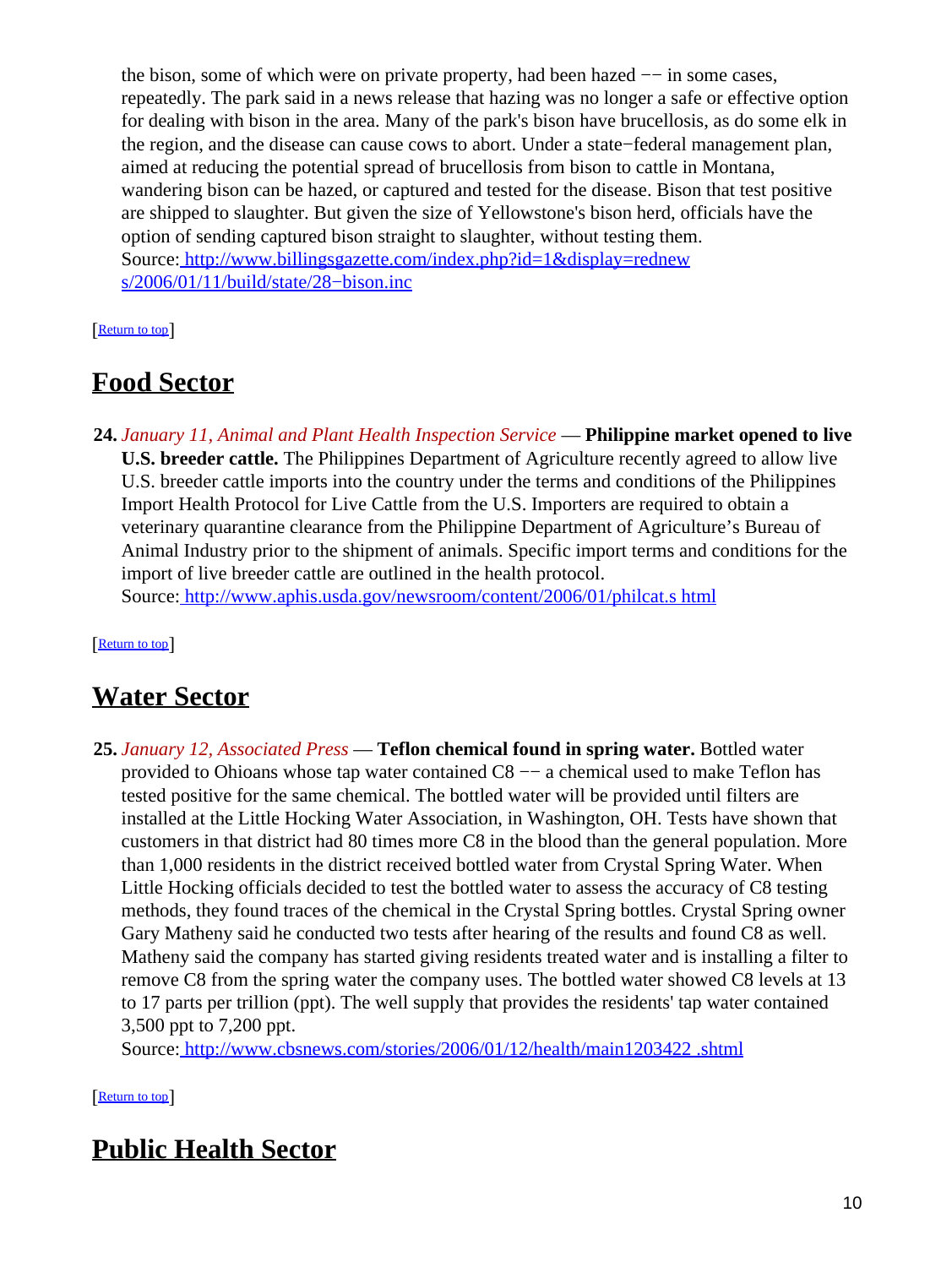- **26.** *January 12, New Kerala (India)* — **Uttar Pradesh to launch drive against polio.** Uttar Pradesh, which has the distinction of housing about one third of total polio cases in India, will go for a decisive eight−phase pulse polio immunization program in 2006, starting January 15. The state, along with Bihar, has reported most of the polio cases, notwithstanding an aggressive countrywide pulse polio campaign launched about a decade ago. The year 2006 would see Uttar Pradesh go all out against polio with a resolve to uproot the health menace from the state. State Family Welfare Minister Ahmad Hassan said. As per official statistics, Uttar Pradesh, the most populous state in India, reported 28 polio cases out of a total of 63 cases in the country in 2005. Global Polio Eradication Initiative:<http://www.polioeradication.org/> Source[: http://www.newkerala.com/news.php?action=fullnews&id=84920](http://www.newkerala.com/news.php?action=fullnews&id=84920)
- **27.** *January 12, International Herald Tribune* — **Europe increases its efforts to stop bird flu.** As Turkish officials shifted into high gear to control the outbreaks of avian influenza that have spread across their country, neighboring countries and nations across the European Union enhanced their surveillance efforts so the virus would be detected quickly if it crossed the border. Officials with the Food and Agriculture Organization (FAO) have expressed worries that the outbreaks in Turkey are so widespread that it may now be impossible to eradicate the H5N1 virus. If Turkish measures are unsuccessful and the virus become endemic in Turkey −− as it is in parts of southeast Asia −− that would create a constant reservoir of the disease at the edge of Europe. The FAO urged countries near Turkey to maintain a "high alert" for the virus and to inform the public about the need to report all sick birds and to warn about the dangers of contact. The organization specifically mentioned Armenia, Azerbaijan, Georgia, Iraq, Iran, and Syria. More worrisome, it is possible that avian influenza is already present in at least some of these neighboring countries, officials said. The European Commission announced that it was upgrading its surveillance requirements for all member states, which must submit proposals for national early detection programs by February 7.

Source[: http://www.nytimes.com/2006/01/12/international/europe/12cnd −flu.html](http://www.nytimes.com/2006/01/12/international/europe/12cnd-flu.html)

<span id="page-10-0"></span>**28.** *January 12, Reuters* — **Tests show bird flu virus is evolving as expected.** Genetic tests of samples taken from Turkish victims of the bird flu virus show it has made a small change, but probably not enough to make it more dangerous yet, researchers said on Thursday, January 12. H5N1 avian influenza has caused a burst of human infections in Turkey and has been found in flocks of poultry across the country. It has killed at least two children in Turkey, probably three, and infected a total of 18 people, according to Turkish authorities. Globally it has infected 147 people and killed 78 of them, according to the World Health Organization (WHO), which only includes four of the Turkish cases. Scientists are carefully watching the virus to see if it makes the changes needed to allow it to easily pass from human to human. There were two different strains of virus in the bodies of the teenage victims, said Ruben Donis, team leader of the molecular genetics team of the U.S. Centers for Disease Control and Prevention's Influenza branch. "One was a regular virus like we have seen in poultry in Turkey before," Donis said. But half the viruses had a mutation in a protein called hemagglutinin, which influenza viruses use to attach to the cells they infect.

Source[: http://news.yahoo.com/s/nm/20060112/hl\\_nm/birdflu\\_mutation\\_d c](http://news.yahoo.com/s/nm/20060112/hl_nm/birdflu_mutation_dc)

**29.** *January 12, Associated Press* — **Health dangers, travel studied.** Visitors to exotic locales have long been warned not to drink the water. But tourists also face plenty of other health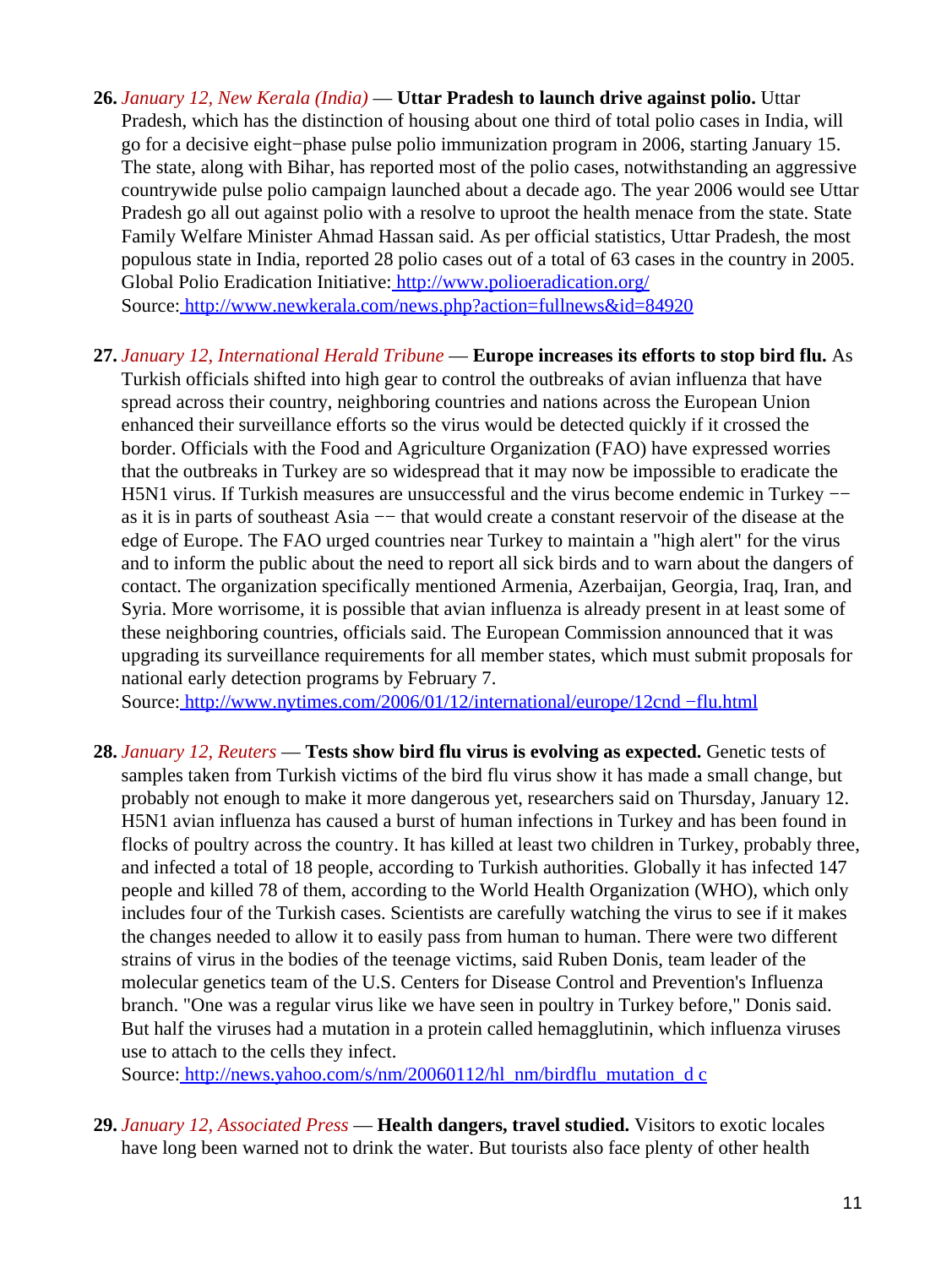dangers −− including food, mosquitoes and bugs on the ground. The records of ill travelers treated at a network of 30 travel−medicine clinics on six continents, called GeoSentinel, have yielded the most comprehensive picture yet of the illnesses most likely to strike visitors to particular regions of the Third World. "This is a real blueprint" for doctors, said David Freedman, lead researcher of a study. "Where the traveler has returned from really determines what diagnoses you should worry about and what you should test for." Each year, about eight percent of the more than 50 million travelers to developing countries become sick enough to seek health care during their trip or when they return home. And foreign travel, including business trips and immigrants' visits back home, is on the rise, with more than 760 million people crossing borders in 2004.

Study abstract:<http://content.nejm.org/cgi/content/short/354/2/119> Source: http://seattletimes.nwsource.com/html/nationworld/2002734783\_travelsick12.html

[[Return to top](#page-0-1)]

### <span id="page-11-0"></span>**Government Sector**

- **30.** *January 12, Boston Globe* — **Court to set safe room for victims and witnesses.** Crime victims and prosecution witnesses in Suffolk County, MA, will soon have a room where they can wait before testifying so they can avoid being intimidated by supporters of defendants. The room is an initiative that high−ranking judges and the county's top prosecutor unveiled Thursday, January 12. The ''safe haven," as Suffolk District Attorney Daniel F. Conley described it, will be located in an office once used by a former chief justice of the state's Superior Court in the Suffolk Courthouse in Pemberton Square in Boston. The judiciary is providing the office because of rising concerns about witness intimidation that are spurring state legislation to protect witnesses, and new security procedures at courthouses. Thursday's news conference comes two days after the ban on anyone wearing clothing that bears the phrase "Stop Snitching," which authorities said spectators have donned to intimidate witnesses. There are also now strict limits on the use of cell phones in courthouses, citing recent cases in which spectators pointed mobile−phone cameras at witnesses, jurors, or law−enforcement officials. Source[: http://www.boston.com/news/local/massachusetts/articles/2006](http://www.boston.com/news/local/massachusetts/articles/2006/01/12/court_to_set_safe_room_for_victims_and_witnesses/) /01/12/court to set safe room for victims and witnesses/
- **31.** *January 12, Purcell Register (OK)* — **Cameras to provide courthouse security.** Tightened security will soon be coming to the McClain County Courthouse in Oklahoma as officials recently received a grant to provide more security for the public's building. "We will be working very hard to maintain security of the courthouse and at the same time not inconveniencing the public," McClain County Sheriff Don Hewett said. The security comes after the sheriff's office was awarded a \$25,400 grant. The Critical Infrastructure Protection Grant is federally funded from the Department of Homeland Security. McClain County is one of 15 sheriff's offices in Oklahoma receiving the grant. Hewett said 11 video surveillance cameras are going to be placed strategically throughout the courthouse. The cameras will be monitored around the clock by sheriff's office personnel. Another security addition will be that all of the courthouse employees will have an identification badge. Just in case anything was to ever occur, Hewett said the staff would be easily identified through this new additive. The sheriff said the cameras will be inconspicuous, while still offering the protection needed for a public building and the county citizens.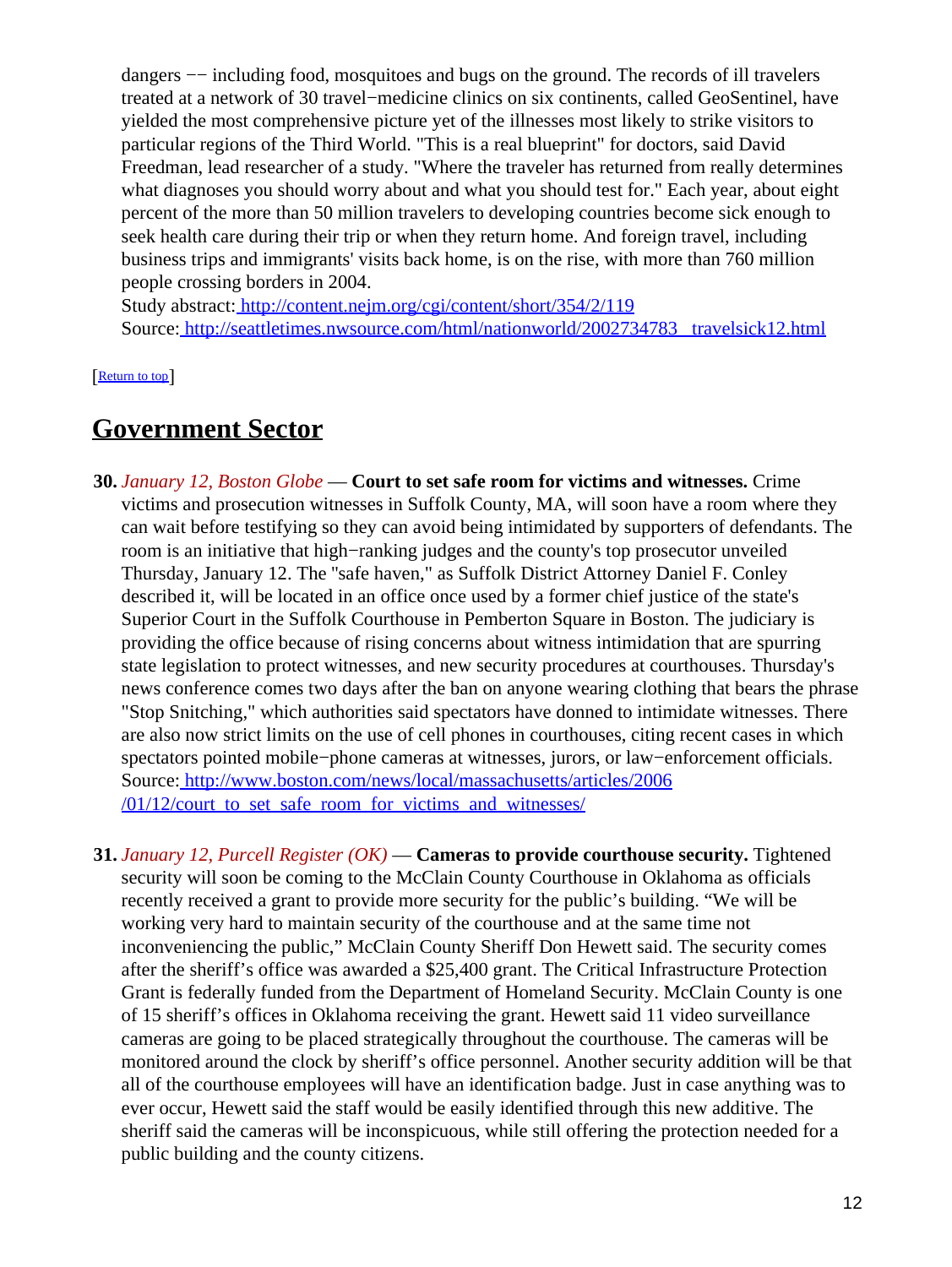### [[Return to top](#page-0-1)]

## <span id="page-12-0"></span>**Emergency Services Sector**

**32.** *January 12, The Digital Collegian (PA)* — **Pennsylvania county upgrades technology.** Cell phone users calling Centre County 911 may soon be able to call in an emergency without having to know their exact location. This spring, Centre County 911 will be upgraded with new technology that allows the emergency center to identify the exact location and identity of the cell phone caller. Centre County 911 Communications Director Dan Tancibok said, "As of now, the call is routed to the nearest cell phone tower with the best signal…we have no way of identifying the caller's exact location, and often the caller cannot tell us where they are." Tancibok said the current system does not give the department a callback number. The update will give the operator the phone number of the cell phone as well as the latitude and longitude of the caller's location.

Source[: http://www.collegian.psu.edu/archive/2006/01/01−12−06tdc/01− 12−06dnews−02.asp](http://www.collegian.psu.edu/archive/2006/01/01-12-06tdc/01-12-06dnews-02.asp)

- **33.** *January 12, Beaumont Enterprise (TX)* — **Texas leaders bracing for next disaster.** On Wednesday, January 11, local leaders from Beaumont, TX, took what they learned during Hurricane Rita and the weeks and months that followed and worked out a road map to deal with the next disaster. Issues including what went right and wrong, staffing levels for emergency operations centers, communications, body storage for the dead, shelters and evacuation were on the table at a meeting at the Ford Park Exhibit Hall. Jefferson County Judge Carl Griffith said, "We already have a plan, and this will update our plan…this is lessons learned, and we will incorporate all lessons into the new plan." Vidor Mayor Joe Hopkins said most of the problems his city faced in the wake of the storm revolved around the distribution of scarce resources such as fuel, food and generators. He suggested a single organization be assigned the job of doling out supplies after disasters. "I think it would be great if the state did that, instead of them having to call 200 or 300 different entities," Hopkins said. Like many local leaders, Hopkins said he was unable to get answers when he contacted different agencies in Rita's aftermath. Source[: http://www.southeasttexaslive.com/site/news.cfm?newsid=15913](http://www.southeasttexaslive.com/site/news.cfm?newsid=15913661&BRD=2287&PAG=461&dept_id=512588&rfi=6) [661&BRD=2287&PAG=461&dept\\_id=512588&rfi=6](http://www.southeasttexaslive.com/site/news.cfm?newsid=15913661&BRD=2287&PAG=461&dept_id=512588&rfi=6)
- **34.** *January 11, Hendersonville Star News (TN)* — **Preparing Tennessee county for possible disasters.** Local officials feel certain that Sumner County, TN, is extremely well prepared for a possible disaster, but in order to test this theory, they decided to have their own "table−top" exercise. On Monday, December 12, over 70 professionals took part in this exercise at the Sumner County Emergency Management Agency (SCEMA) Operations Center in Gallatin. Participants included several local officials and representatives from every fire and police department in Sumner County, Tennessee Valley Authority (TVA), Cumberland Electric Membership Corporation, Gallatin Department of Electricity, Nashville Electric Service, the Health Department, local hospitals/medical centers, the Red Cross, Federal Bureau of Investigation, Tennessee Bureau of Investigation, Tennessee Emergency Management Agency, Federal Emergency Management Agency, and Homeland Security. The scenario for the exercise centered on a simulated terrorist attack on the TVA power generation plant in Gallatin. The exercise was designed to improve the understanding of response plans, identify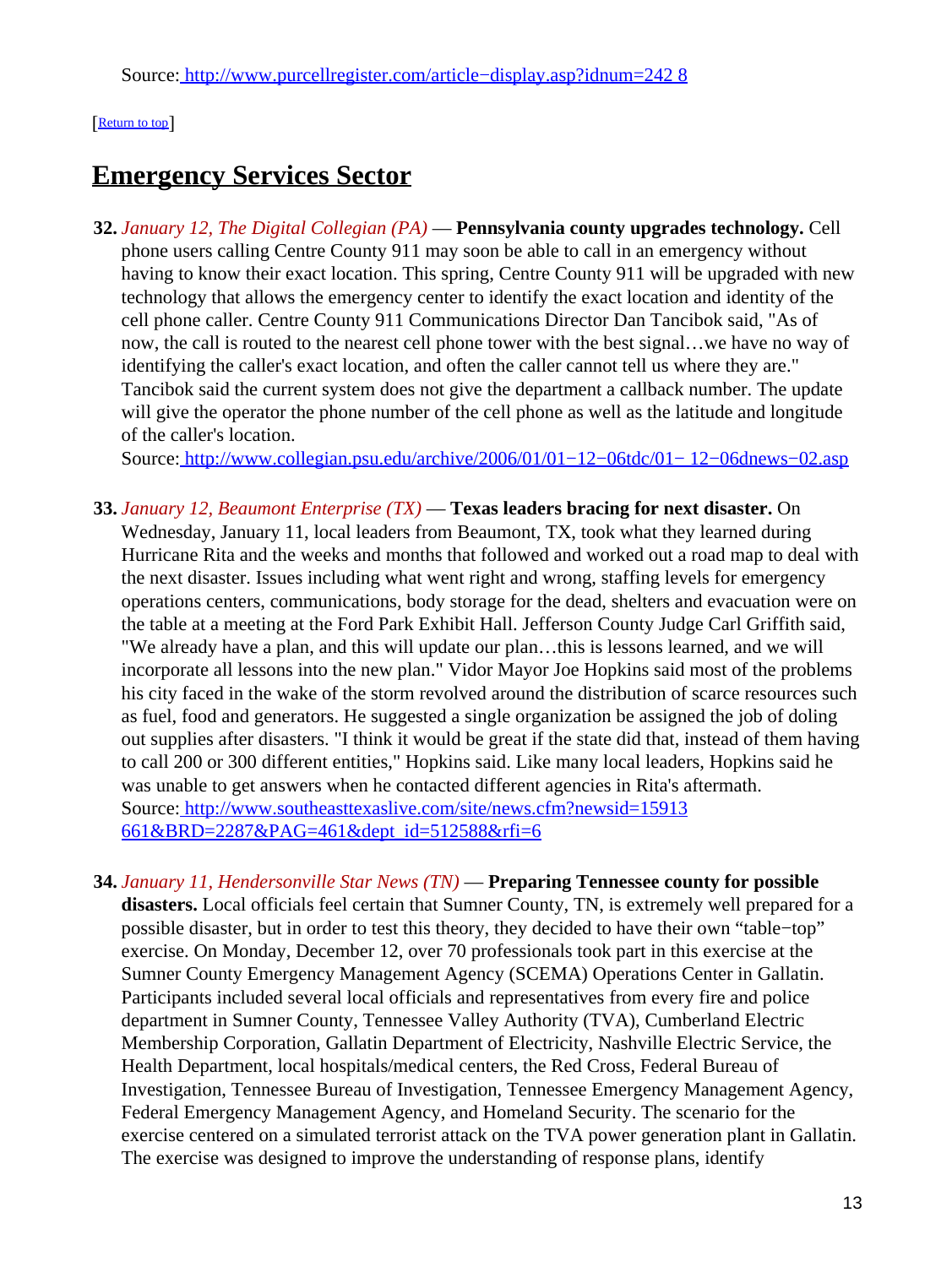opportunities or problems with current plans, and develop a cooperative attitude. The objectives were: inter−agency planning and coordination, resource coordination, threat/hazard−related issues, and options in providing timely information to the public and media. Source[: http://www.rctimes.com/apps/pbcs.dll/article?AID=/20060111/M](http://www.rctimes.com/apps/pbcs.dll/article?AID=/20060111/MTCN0505/301110061/1320/MTCN0305) [TCN0505/301110061/1320/MTCN0305](http://www.rctimes.com/apps/pbcs.dll/article?AID=/20060111/MTCN0505/301110061/1320/MTCN0305)

**35.** *January 11, Technology Review* — **Rescue robots can help in hazardous situations.** William L. "Red" Whittaker is director of the Field Robotics Center and founder of the National Robotics Engineering Center at Carnegie Mellon University in Pittsburgh, PA. His expertise includes developing robots for hazardous duty and for performing three−dimensional (3−D) mapping in environments such as coal mines and volcanoes. Soon after a near−fatal mine disaster at Quecreek, PA, in mid−2002, interest grew in his center's subterranean robotics and its mapping capabilities. A prototype machine they'd built was sent into an abandoned coal mine near Pittsburgh created accurate 3−D maps of its surroundings. Technology Review asked Whittaker to discuss the possible role of robots in aiding and rescuing miners. Whittaker states, "First, it's important to realize that robots are not yet deployed as standard tools in mine rescue today. Rescue robots in the future will certainly enter mines −− under the unknown conditions of dust and gas and inundation and roof fall −− and will be crucial for exploring and characterizing conditions and reporting back to command centers. Once robots have the capability to get in around, they could also provide communications and visual and map sensing, deliver objects to aid trapped people, and detect vital life signs. Source[: http://www.technologyreview.com/NanoTech/wtr\\_16136,303,p1.ht ml](http://www.technologyreview.com/NanoTech/wtr_16136,303,p1.html)

### **36.** *January 11, Herald News (NJ)* — **New Jersey county plans to upgrade communications**

**network for first responders.** Passaic County, NJ, plans to spend a \$1.9 million Department of Homeland Security grant on a communications network that would link the county's main law enforcement offices, emergency units, and colleges, said County Prosecutor James Avigliano. "It would be instant communication between all the people throughout the county involved in Homeland Security," said Avigliano. The network would be used on a daily basis, as well as in emergency situations, he said. Avigliano expects the fiber−optic network to be working by September, 2006. It would connect down−county municipal police and fire departments with the Sheriff's Department, the Intelligence Unit of the Prosecutor's Office, and security units at Montclair State and William Paterson universities, he said. The network is part of Avigliano's plan to modernize the county's law enforcement and emergency communications infrastructure by providing what is known as interoperability between various first−response services. Source[: http://www.bergen.com/page.php?qstr=eXJpcnk3ZjczN2Y3dnFlZUVF](http://www.bergen.com/page.php?qstr=eXJpcnk3ZjczN2Y3dnFlZUVFeXk2MDYmZmdiZWw3Zjd2cWVlRUV5eTY4NTYwNjcmeXJpcnk3ZjcxN2Y3dnFlZUVFeXkz) [eXk2MDYmZmdiZWw3Zjd2cWVlRUV5eTY4NTYwNjcmeXJpcnk3ZjcxN2Y3dnFl](http://www.bergen.com/page.php?qstr=eXJpcnk3ZjczN2Y3dnFlZUVFeXk2MDYmZmdiZWw3Zjd2cWVlRUV5eTY4NTYwNjcmeXJpcnk3ZjcxN2Y3dnFlZUVFeXkz) **[ZUVFeXkz](http://www.bergen.com/page.php?qstr=eXJpcnk3ZjczN2Y3dnFlZUVFeXk2MDYmZmdiZWw3Zjd2cWVlRUV5eTY4NTYwNjcmeXJpcnk3ZjcxN2Y3dnFlZUVFeXkz)** 

[[Return to top](#page-0-1)]

### <span id="page-13-0"></span>**Information Technology and Telecommunications Sector**

**37.** *January 12, Security Focus* — **Linux Kernel NAT handling memory corruption denial of service vulnerability.** Linux Kernel is reported prone to a denial of service vulnerability. Due to a design error in the kernel an attacker can cause a memory corruption, ultimately crashing the kernel, denying service to legitimate users. Solution: The vendor has released versions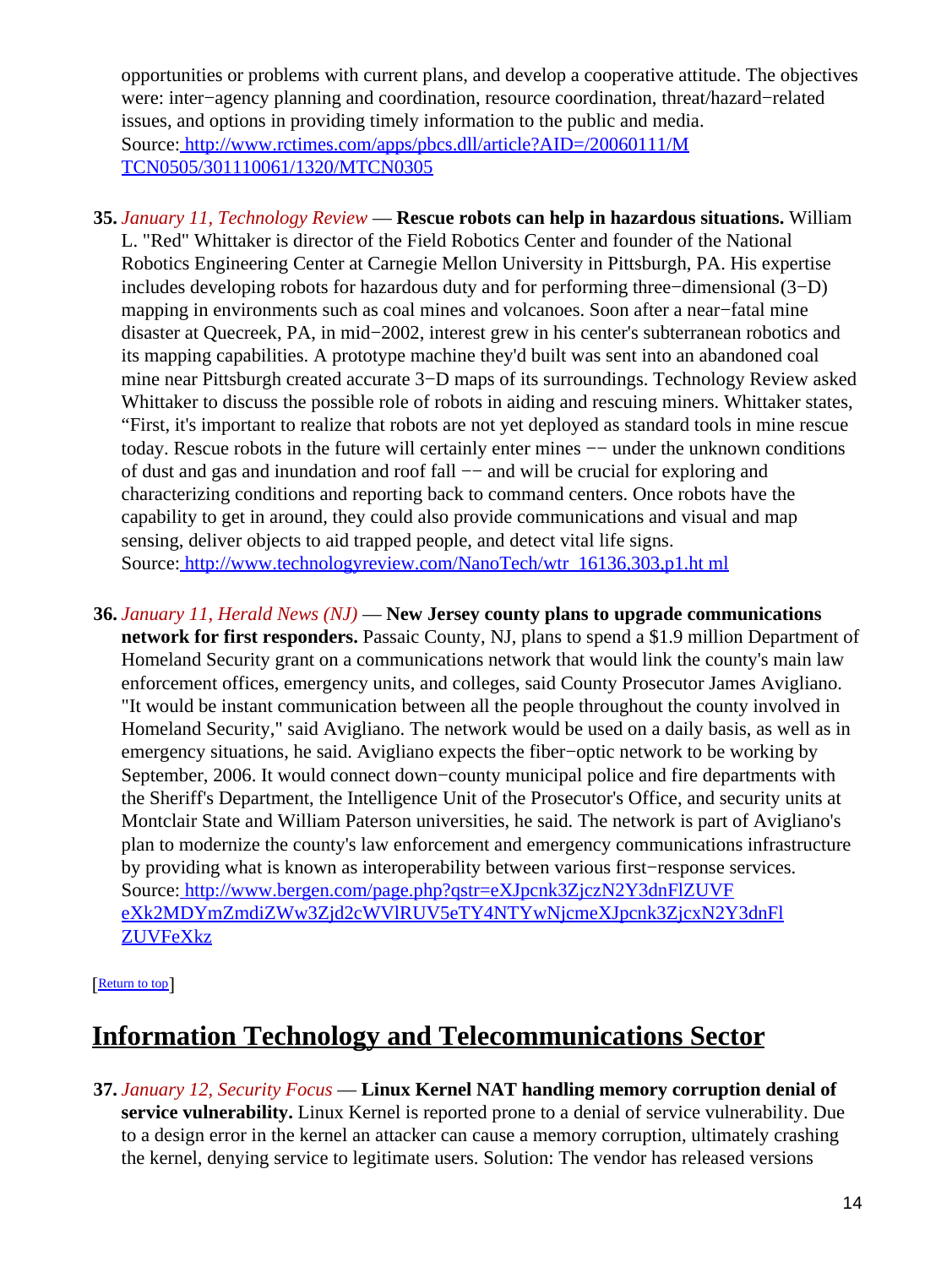2.6.13 and 2.4.32−rc1 of the kernel to address this issue. For more solution details:<http://www.securityfocus.com/bid/15531/solution> Source[: http://www.securityfocus.com/bid/15531/references](http://www.securityfocus.com/bid/15531/references)

**38.** *January 11, Hackers Center* — **Symantec Norton protected recycle bin security bypass vulnerability.** A vulnerability has been identified in Norton SystemWorks, which could be exploited by local attackers or malware to hide certain information. This is due to an error in the "NProtect" directory of the Norton Protected Recycle Bin that is hidden from the Windows FindFirst/FindNext APIs, which could cause malicious files in the "NProtect" directory to not be scanned during scheduled or manual virus scans.

Source[: http://www.hackerscenter.com/archive/view.asp?id=21809](http://www.hackerscenter.com/archive/view.asp?id=21809)

**39.** *January 11, Hackers Center* — **Microsoft Visual Studio "UserControl.Load" code execution vulnerability.** A vulnerability has been identified in Microsoft Visual Studio, which could be exploited by attackers to execute arbitrary commands. This is due to a design error where a code passed to the "UserControl.Load" event of a control is automatically executed when opening a project containing a specially crafted form, which could be exploited by attackers to execute arbitrary commands by convincing a user to open a solution file in a malicious Visual Studio project.

Source[: http://www.hackerscenter.com/archive/view.asp?id=21807](http://www.hackerscenter.com/archive/view.asp?id=21807)

**40.** *January 11, Channel Register (United Kingdom)* — **European IT spending shrinking.** IT spending across Europe is under even more pressure and budgets will grow by just 1.6 percent in 2006, compared to 2.9 percent last year. Researchers from Forrester found that more than half of European firms plan to reduce IT budgets this year. The main priority across Europe is for spending on security, anti−virus and host intrusion detection. For IT services price pressure is the main concern, with nearly half of European firms saying that cutting costs is an important or critical priority for the year ahead. Miguel Angel Mendez, associate analyst at Forrester Research, said the caution on IT spending was at odds with people's more optimistic view of their own industries −− 60 percent of respondents expect the coming year to be good or okay for their industries. The feeling in the United Kingdom seems slightly more optimistic −− British firms expect to increase IT spending by 2.3 percent, but only 20 percent of this will go on new developments. Big technology brands such as Cisco, HP, IBM, Microsoft, SAP and Oracle get the lion's share of purchasing preferences.

Source[: http://www.channelregister.co.uk/2006/01/11/it\\_spending\\_shri nks/](http://www.channelregister.co.uk/2006/01/11/it_spending_shrinks/)

**41.** *January 11, Search Security* — **Federal Bureau of Investigation says attacks succeeding despite security investments.** Despite investing in a variety of security technologies, enterprises continue to suffer network attacks at the hands of malware writers and inside operatives, according to an annual Federal Bureau of Investigation (FBI) report released Wednesday, January 11. The 2005 FBI Computer Crime Survey was taken by 2,066 organizations in Iowa, Nebraska, New York, and Texas late last spring, which survey organizers deemed a good sample of enterprises nationwide. The report is designed to "gain an accurate understanding" of computer security incidents experienced "by the full spectrum of sizes and types of organizations within the United States," the FBI said. The 23−question survey is not the same as the CSI/FBI Computer Crime and Security Survey. The survey addressed such issues as the computer security technologies enterprises used, what kinds of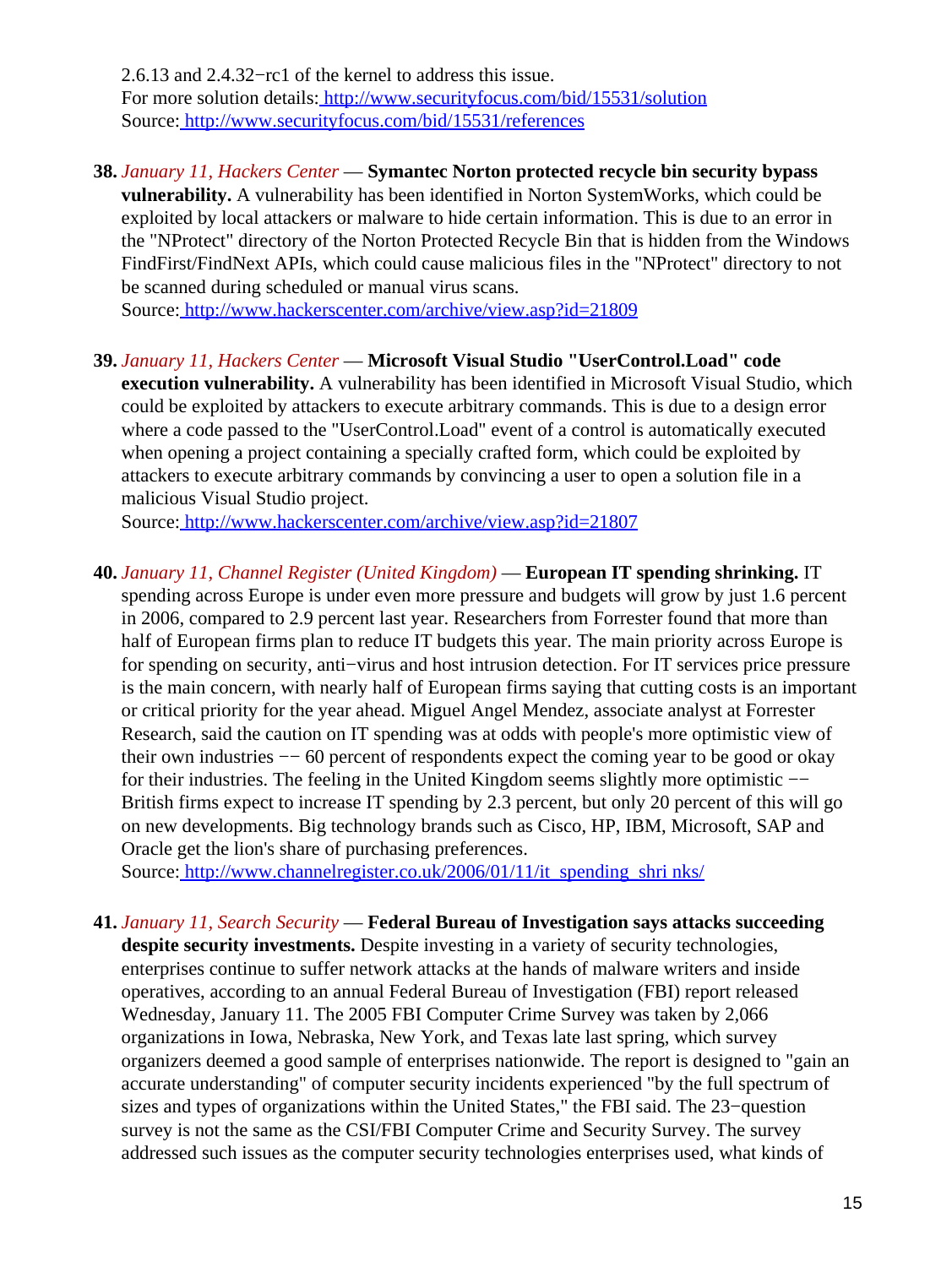security incidents they've suffered and what actions they've taken. Among the findings: 1) Security software and hardware failed to prevent more than 5,000 incidents among those surveyed; 2) A common point of frustration came from the nonstop barrage of viruses, Trojans, worms and spyware; 3) Use of antivirus, antispyware, firewalls and antispam software is almost universal among those who responded. But the software apparently did little to stop malicious insiders.

FBI 2005 Computer Crime Survey:<http://www.fbi.gov/publications/ccs2005.pdf> Source[: http://searchsecurity.techtarget.com/originalContent/0,28914](http://searchsecurity.techtarget.com/originalContent/0,289142,sid14_gci1157706,00.html) [2,sid14\\_gci1157706,00.html](http://searchsecurity.techtarget.com/originalContent/0,289142,sid14_gci1157706,00.html)

**42.** *January 11, Networking Pipeline* — **Networking's big players form ethernet industry alliance.** Some of the leading players in the network equipment industry have formed a new organization dedicated to promoting Institute of Electrical and Electronics Engineers (IEEE) 802 Ethernet standards. The Ethernet Alliance will support the advancement of existing and emerging Ethernet technologies by providing member companies with the resources to stimulate market acceptance and accelerate the introduction of new networking products. Positioning itself as the "voice" of the Ethernet industry, the alliance will cultivate efforts to define and develop new network technologies based on the IEEE 802 standard, and by providing consumer education on product options. Members include 3Com, ADC, Agere Systems, AMCC, Aquantia, Broadcom, Force10 Networks, Foundry Networks, Intel, Lawrence Berkeley Labs, Pioneer Corporation, Quake Technologies, Samsung, Sun Microsystems, Tehuti Networks, Tyco Electronics, The University of New Hampshire InterOperability Laboratory (UNH−IOL), and Xilinx.

Source[: http://nwc.networkingpipeline.com/175803497;jsessionid=JX3A0](http://nwc.networkingpipeline.com/175803497;jsessionid=JX3A0DVU2HBO0QSNDBECKH0CJUMEKJVN) [DVU2HBO0QSNDBECKH0CJUMEKJVN](http://nwc.networkingpipeline.com/175803497;jsessionid=JX3A0DVU2HBO0QSNDBECKH0CJUMEKJVN)

- **43.** *January 11, Tech Web* — **Microsoft's newest bug could be serious, researcher says.** The Outlook and Exchange vulnerability disclosed by Microsoft Tuesday, January 10, has the potential to become a much more virulent problem than the long−hyped Windows Metafile (WMF) bug patched last week, said one of the e−mail flaw's discoverers Wednesday, January 11. The TNEF (Transport Neutral Encapsulation Format) vulnerability, which Microsoft spelled out in the MS06–003 security bulletin, is a flaw in how Microsoft's Outlook client and older versions of its Exchange server software decode the TNEF MIME attachment. TNEF is used by Exchange and Outlook when sending and processing messages formatted as Rich Text Format (RTF), one of the formatting choices available to Outlook users. "All that's required to exploit this is an e−mail message," said Mark Litchfield, director of NGS Software. "If you did it right, you could own every Outlook user in the world within a week," he said. Source[: http://www.techweb.com/wire/security/175803652;jsessionid=KS](http://www.techweb.com/wire/security/175803652;jsessionid=KSBY2QFNY1BIQQSNDBOCKHSCJUMEKJVN) [BY2QFNY1BIQQSNDBOCKHSCJUMEKJVN](http://www.techweb.com/wire/security/175803652;jsessionid=KSBY2QFNY1BIQQSNDBOCKHSCJUMEKJVN)
- **44.** *January 11, Beta News* — **Symantec found using rootkit feature.** Symantec is cleaning up a feature in Norton SystemWorks that uses a rootkit−like technique to hide a system folder from Windows. The technology works similar to Sony BMG's controversial rootkit DRM in the way it masks files and makes them invisible to the operating system. The Norton Protected Recycle Bin feature adds a directory called NProtect, which stores temporary copies of files that users delete. The idea was to supplement the standard Windows Recycle Bin and enable users to recover files they removed accidentally. However, hiding a directory from Windows can open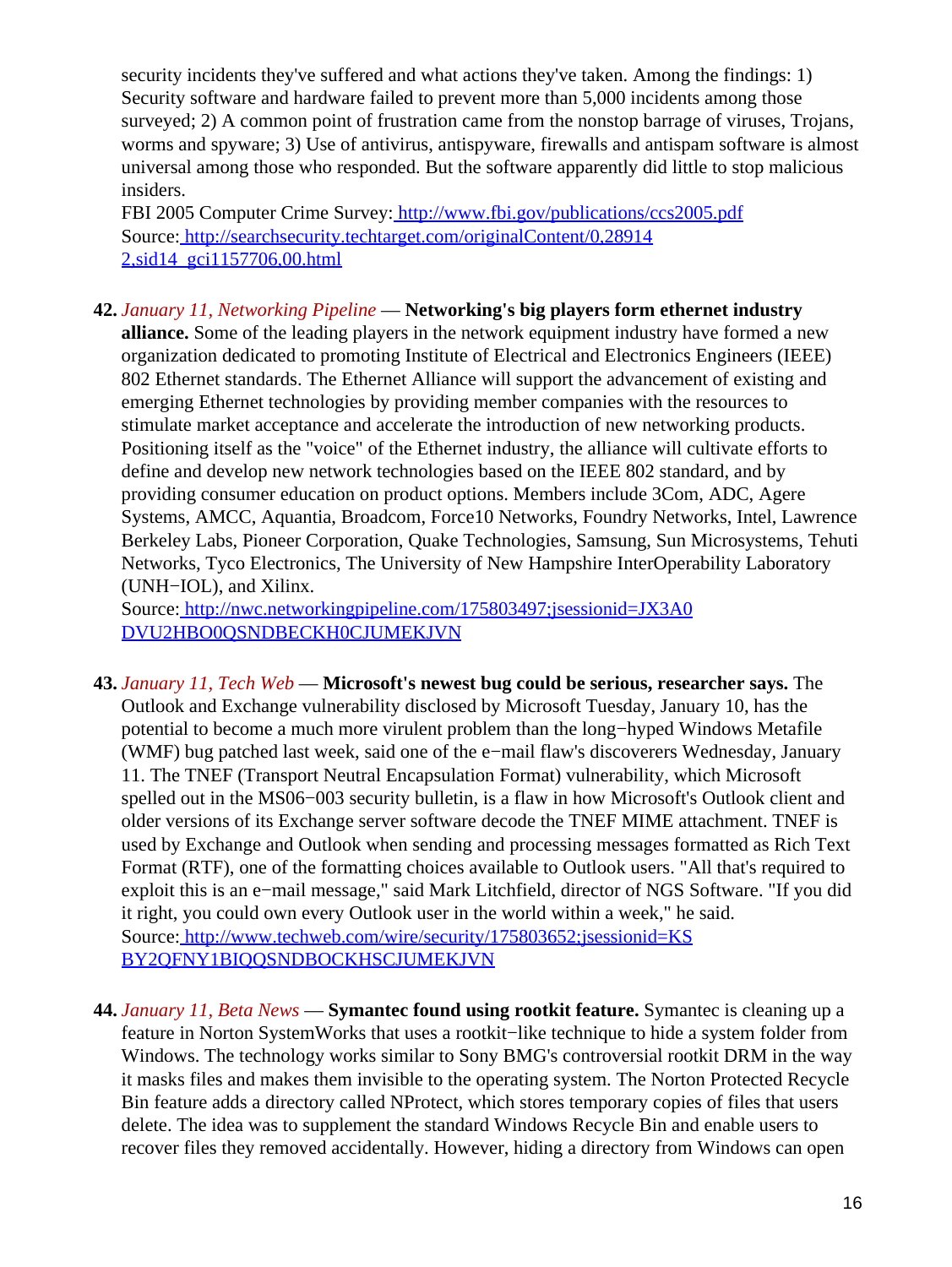the door to vulnerabilities, as the Sony DRM rootkit debacle exposed. Malware authors were able to write viruses and worms that hid in the cloaked directory, effectively preventing scanning software from discovering their existence on a PC. Users of Norton SystemWorks can download the patch now through LiveUpdate. The rootkit−like activity was discovered by Mark Russinovich of Sysinternals, who first released details on the Sony XCP software. Source[: http://www.betanews.com/article/Symantec\\_Found\\_Using\\_Rootkit](http://www.betanews.com/article/Symantec_Found_Using_Rootkit_Feature/1137029426) [\\_Feature/1137029426](http://www.betanews.com/article/Symantec_Found_Using_Rootkit_Feature/1137029426)

**45.** *January 09, Tech Web* — **IPv6: World's largest technology upgrade on deck.** Bugs, spam, viruses, software security issues, quality of service and more have spurred experts to push for commercial deployment and government reform on Internet Protocol version 6 (IPv6). A panel battled the topic of when companies should deploy IPv6 and where the technology will make the greatest impact. The discussion took place at the 2006 International Consumer Electronics show in Las Vegas, NV, last week. In the end, the four panelists agreed to disagree. IPv6, the latest version of Internet Protocol, provides more IP addresses than today's version 4. It supports auto–configuration to help correct most shortcomings in the current version, and has security, quality of service, digital rights management and mobile communications features. The debate has heated up in the U.S. now that Asian countries are mandating adoption where IP addresses are in short supply. The U.S. government and the Department of Defense, two of IPv6's strongest proponents, are estimated to spend billions to make the transition happen. The White House Office of Management and Budget has directed U.S. federal agencies to develop IPv6 transition plans by February and requires that agencies comply with the mandate by June 2008.

<span id="page-16-0"></span>Source[: http://www.compliancepipeline.com/news/175803121;jsessionid=](http://www.compliancepipeline.com/news/175803121;jsessionid=AYA3DIDAR5V2OQSNDBECKHSCJUMEKJVN) [AYA3DIDAR5V2OQSNDBECKHSCJUMEKJVN](http://www.compliancepipeline.com/news/175803121;jsessionid=AYA3DIDAR5V2OQSNDBECKHSCJUMEKJVN)

### **Internet Alert Dashboard**

#### **DHS/US−CERT Watch Synopsis**

**Over the preceding 24 hours, there has been no cyber activity which constitutes an unusual and significant threat to Homeland Security, National Security, the Internet, or the Nation's critical infrastructures.**

**US−CERT Operations Center Synopsis:** US−CERT is aware of active exploitation of a vulnerability in how Microsoft Windows handles Windows Metafiles (".wmf"). Several variations of the WMF exploit file have been released that attempt to avoid detection by anti−virus software and intrusion detection and intrusion prevention systems. More information about this vulnerability can be found in the following:

US−CERT Vulnerability Note: VU#181038 − Microsoft Windows Metafile handler SETABORTPROC GDI Escape vulnerability<http://www.kb.cert.org/vuls/id/181038>

Technical Cyber Security Alert TA06−005A− Update for Microsoft Windows Metafile Vulnerability: [http://www.us−cert.gov/cas/techalerts/TA06−005A.html](http://www.us-cert.gov/cas/techalerts/TA06-005A.html)

Cyber Security Alert SA06−005A − Microsoft Windows Metafile Vulnerability: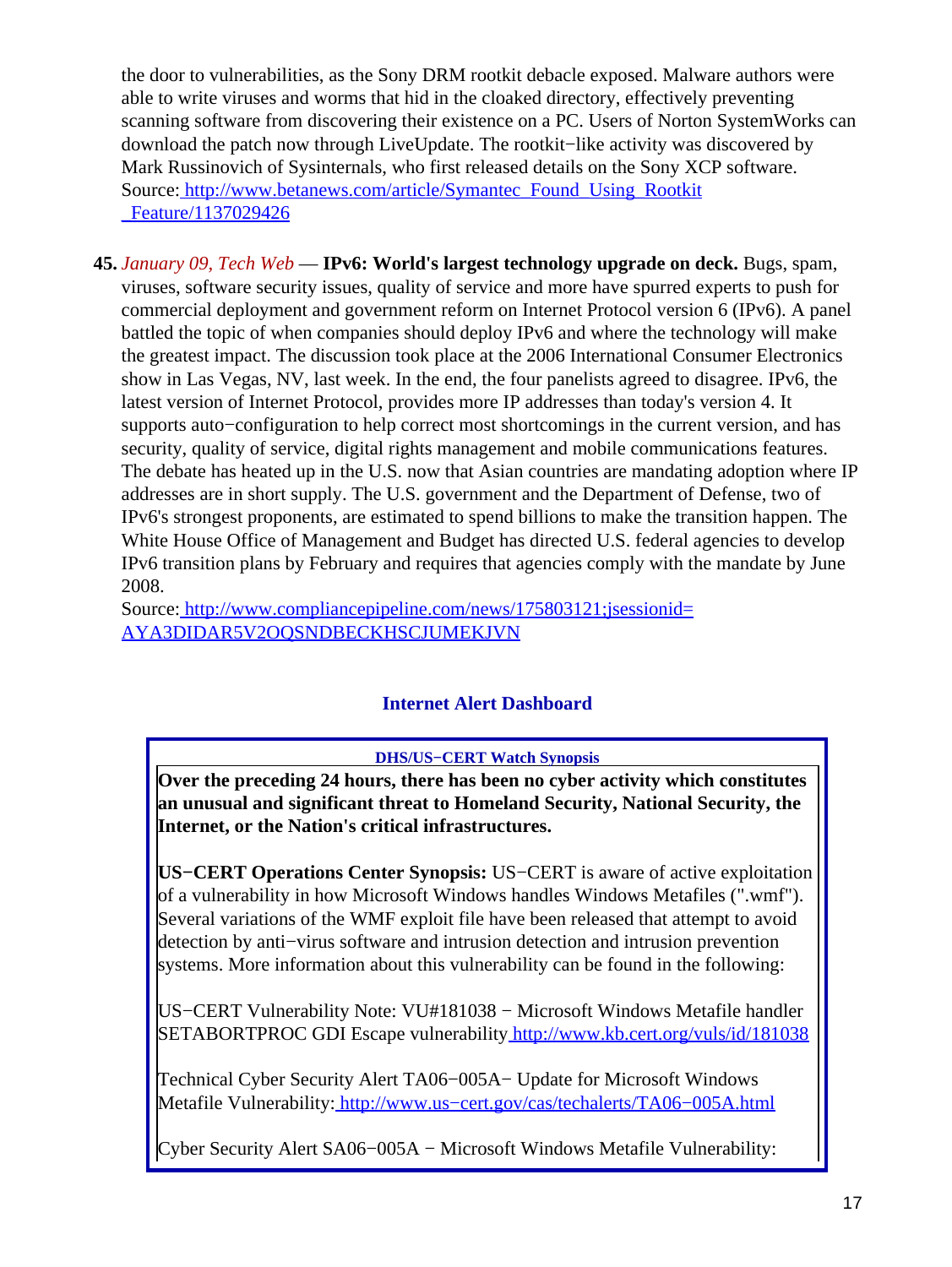[http://www.us−cert.gov/cas/alerts/SA06−005A.html](http://www.us-cert.gov/cas/alerts/SA06-005A.html)

US−CERT strongly encourages users and administrators to apply the appropriate updates as soon as possible. Microsoft has released an update to address this vulnerability in Microsoft Security Bulletin MS06−001: [http://www.microsoft.com/technet/security/Bulletin/MS06−001. mspx](http://www.microsoft.com/technet/security/Bulletin/MS06-001.mspx)

Microsoft Windows, Outlook, and Exchange Vulnerabilities: US−CERT Cyber Security Alert SA06−010A

Microsoft Security Bulletins for January 2006 address vulnerabilities in Microsoft Windows, Outlook, and Exchange: [http://www.microsoft.com/technet/security/bulletin/ms06−jan. mspx](http://www.microsoft.com/technet/security/bulletin/ms06-jan.mspx)

These vulnerabilities may allow an attacker to take control of your computer or cause it to crash. System affected:

Microsoft Windows Microsoft Outlook Microsoft Exchange

The following references are provided: US−CERT Technical Cyber Security Alert TA06−010A.html − [http://www.us−cert.gov/cas/techalerts/TA06−010A.html](http://www.us-cert.gov/cas/techalerts/TA06-010A.html)

US−CERT Vulnerability Note VU#915930 −<http://www.kb.cert.org/vuls/id/915930>

US−CERT Vulnerability Note VU#252146 −<http://www.kb.cert.org/vuls/id/252146>

Microsoft Security Bulletin Summary for January 2006 − [http://www.microsoft.com/technet/security/bulletin/ms06−jan. mspx](http://www.microsoft.com/technet/security/bulletin/ms06-jan.mspx)

Microsoft Update – https://update.microsoft.com/microsoftupdate/

Security Essentials – http://www.microsoft.com/athome/security/protect/default.asp

[x](http://www.microsoft.com/athome/security/protect/default.aspx)

#### **Current Port Attacks**

| <b>Top 10 Target Ports</b> | $ 1026 \text{ (win-pro)}$ , 6881 (bittorrent), 445 (microsoft-ds), 25           |
|----------------------------|---------------------------------------------------------------------------------|
|                            | $\frac{\text{m}}{\text{m}}$ , 27015 (halflife), 139 (netbios-ssn), 32801 (---), |
|                            | $ 135 \text{ (epmap)} $ , 7008 (afs3-update), 16830 (---)                       |
|                            | Source: http://isc.incidents.org/top10.html; Internet Storm Center              |

To report cyber infrastructure incidents or to request information, please contact US−CERT at [soc@us−cert.gov](mailto:soc@us-cert.gov) or visit their Website: [www.us−cert.gov.](http://www.us-cert.gov/)

Information on IT information sharing and analysis can be found at the IT ISAC (Information Sharing and Analysis Center) Website: [https://www.it−isac.org/.](https://www.it-isac.org/)

[[Return to top](#page-0-1)]